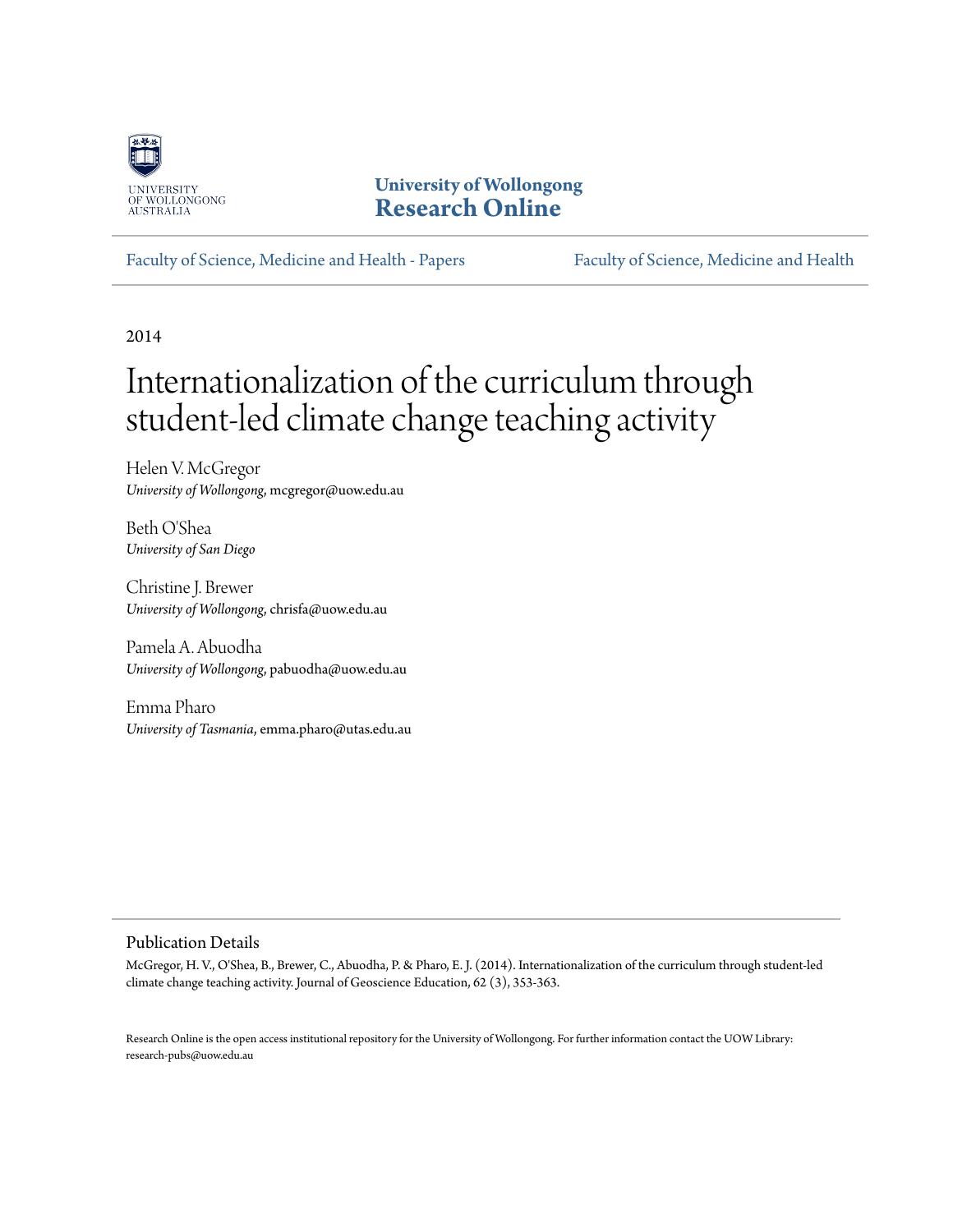## Internationalization of the curriculum through student-led climate change teaching activity

#### **Abstract**

Internationalization of the curriculum is important in today's globalized environment, with the increasingly interdisciplinary nature of complex issues, such as climate change, requiring students to think beyond their disciplinary and cultural boundaries. Here we introduce a novel cross-discipline and cross-country activity with the overall goal to expose students to an international environmental problem (climate change) that requires an awareness of different perspectives, so as to contribute to their development of responsible global citizenship through internationalization of the curriculum. Students studying in Australia and the United States of America completed an anonymous survey on their climate change perceptions, and then the students discussed the results via a live video link. The survey results provided the catalyst for students to reflect on the ecological impact of their different lifestyles. The students could demonstrate their critical thinking skills and develop cross disciplinary thinking by exploring the vexed issue of climate change science, perceptions, and culture. Overall, the survey was simple to implement and the tutorial was successful despite the different time zones. Our activity achieved the broader goal of internationalization of student learning and enhanced our students' ability to view problems from different angles and helped foster boundary-crossing skills.

#### **Disciplines**

Medicine and Health Sciences | Social and Behavioral Sciences

#### **Publication Details**

McGregor, H. V., O'Shea, B., Brewer, C., Abuodha, P. & Pharo, E. J. (2014). Internationalization of the curriculum through student-led climate change teaching activity. Journal of Geoscience Education, 62 (3), 353-363.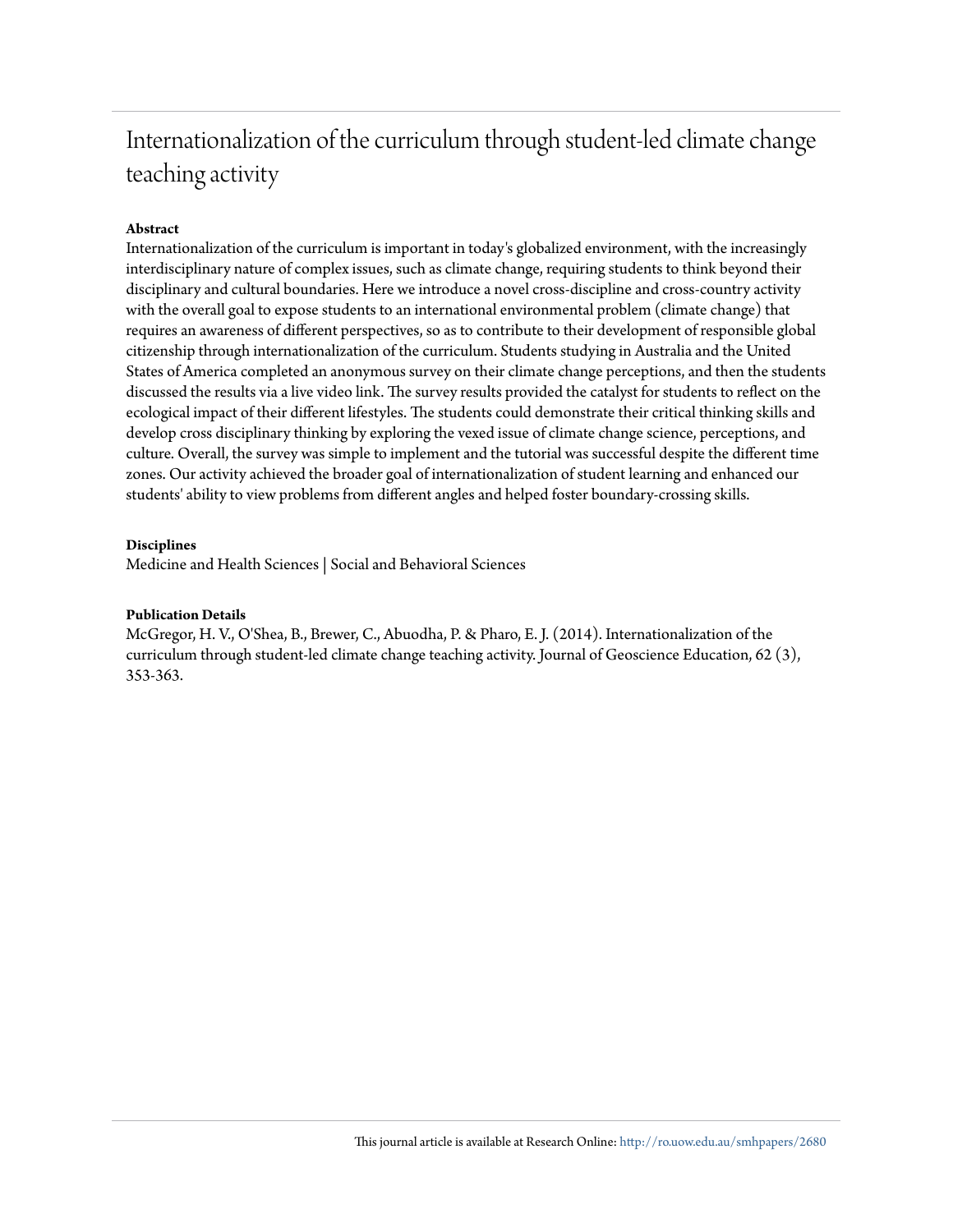| $\overline{2}$ | Internationalization of the curriculum through student-led                                                                                        |
|----------------|---------------------------------------------------------------------------------------------------------------------------------------------------|
| 3              | climate change teaching activity                                                                                                                  |
| 4              | Journal of Geoscience Education article type: Curriculum & Instructional Paper                                                                    |
| 5              | Short title: Curriculum internationalization through climate change teaching                                                                      |
|                |                                                                                                                                                   |
| 6              | Helen V. McGregor <sup>a*</sup> , Beth O'Shea <sup>b</sup> , Chris Brewer <sup>c</sup> , Pamela Abuodha <sup>a</sup> , Emma J. Pharo <sup>d</sup> |
| 7              | <sup>a</sup> School of Earth and Environmental Sciences, University of Wollongong, NSW, Australia                                                 |
| 8              | <sup>b</sup> Department of Marine Science and Environmental Studies, University of San Diego, San                                                 |
| 9              | Diego, CA, United States of America                                                                                                               |
| 10             | <sup>c</sup> Centre for Education Development, Innovation and Recognition, Northfields Avenue,                                                    |
| 11             | University of Wollongong, NSW, Australia                                                                                                          |
| 12             | <sup>d</sup> School of Land and Food, University of Tasmania, Hobart, Australia                                                                   |
|                |                                                                                                                                                   |
| 13             | *Corresponding author: H.V. McGregor, School of Earth and Environmental Sciences,                                                                 |
| 14             | Northfields Avenue, University of Wollongong, NSW 2522, Australia. Email: mcgregor@uni-                                                           |
| 15             | bremen.de Telephone: +61 2 4221 4265, Fax: +61 2 4221 4250                                                                                        |

16 Submitted: May 1, 2013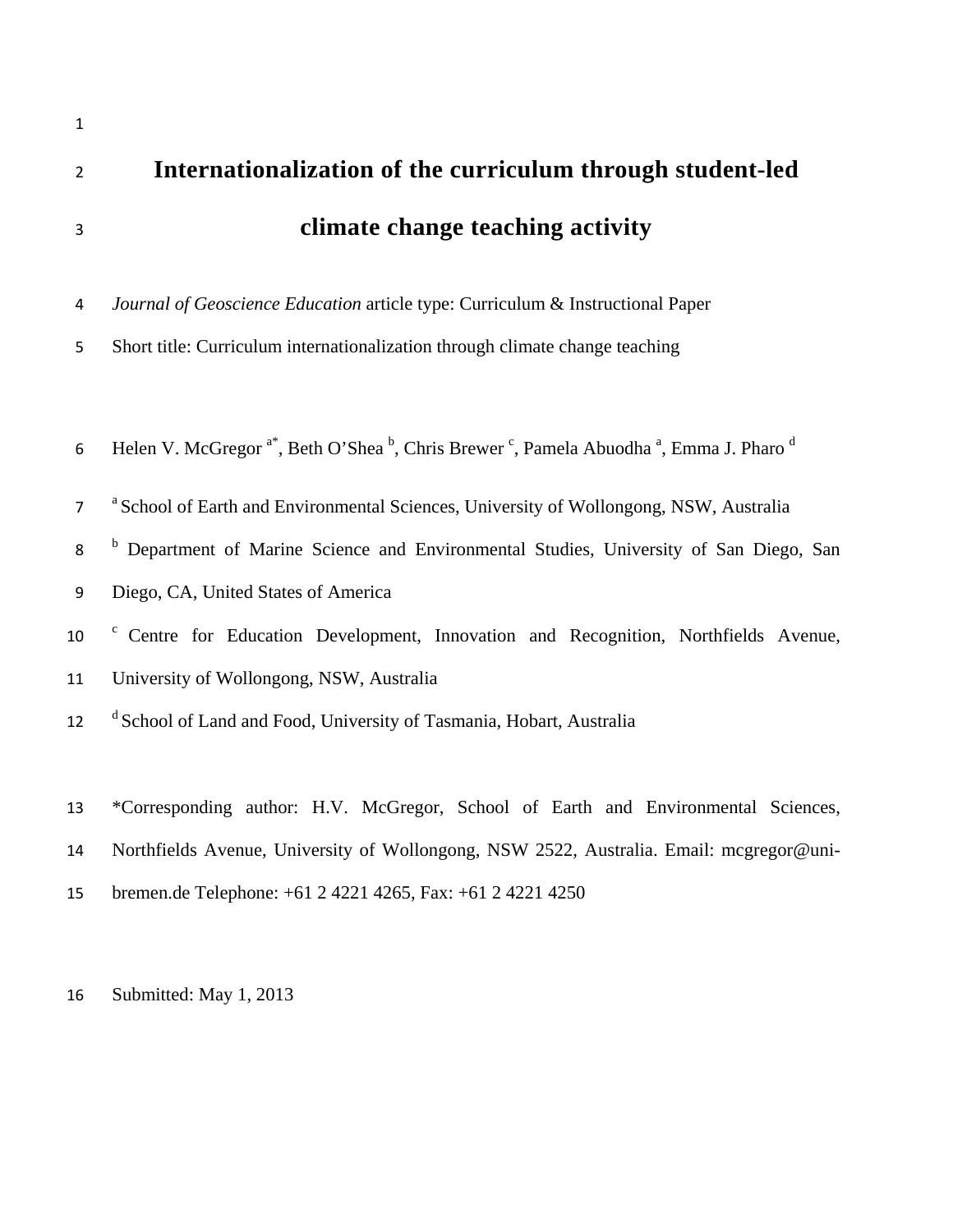#### **ABSTRACT**

Internationalization of the curriculum is important in today's globalized environment, with the increasingly interdisciplinary nature of complex issues, such as climate change, requiring students to think beyond their disciplinary and cultural boundaries. Here we introduce a novel cross-discipline and cross-country activity with the overall goal to expose students to an international environmental problem (climate change) that requires an awareness of different perspectives, so as to contribute to their development of responsible global citizenship through internationalization of the curriculum. Students studying in Australia and the United States of America completed an anonymous survey on their climate change perceptions, and then the students discussed the results via a live video link. The survey results provided the catalyst for students to reflect on the ecological impact of their different lifestyles. The students could demonstrate their critical thinking skills and develop cross disciplinary thinking by exploring the vexed issue of climate change science, perceptions, and culture. Overall, the survey was simple to implement, the tutorial was successful despite the different time zones. Our activity achieved the broader goal of facilitating internationalization of student learning and enhanced our students' ability to view problems from different angles and helped foster boundary-crossing skills.

Keywords: Curriculum internationalization, climate change perceptions, globalization, student-led learning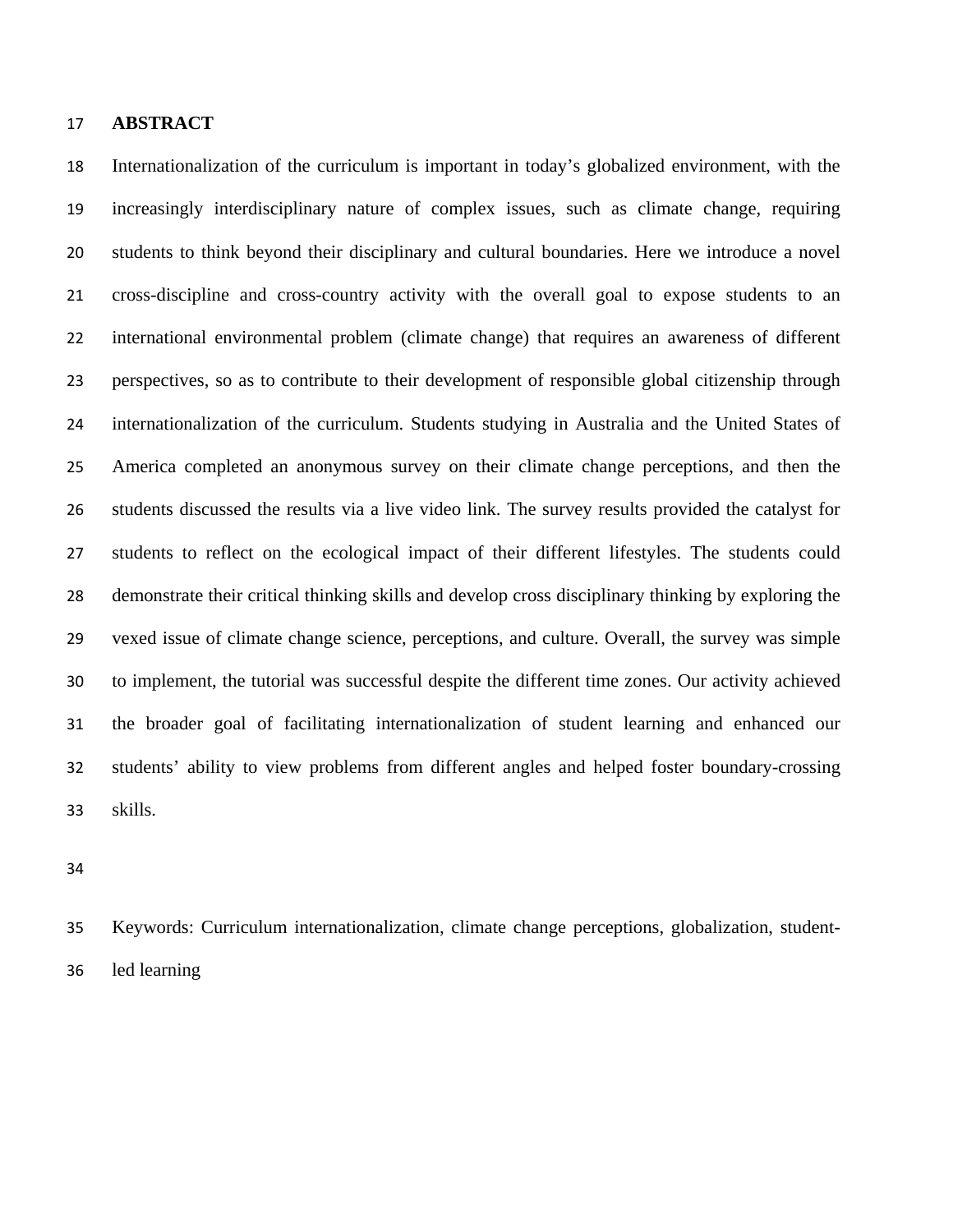#### **INTRODUCTION**

Colleges and universities recognize the need to educate their students to be global citizens (Parker et al., 1999; Nussbaum, 2002), since many of society's most pressing issues transcend national boundaries (Falk, 1993; Parker et al., 1999; Kirkwood, 2001; Walker, 2006). Kevin Hovland, the director of global learning and curricular change at the Association of American Colleges and Universities posits that global learning should enable all students "to approach the world's challenges and opportunities from multiple perspectives and to wrestle with the ethical implications of differential power and privilege" (Hovland, 2009). As Nussbaum (2002) suggests, students should have the "ability to criticize one's own traditions"; be able to "think as a citizen of the whole world, not just some local region or group"; and be able to "imagine what it would be like to be in the position of someone very different from oneself".

Climate change is one such issue requiring students to think as global citizens, and research shows that learning to cross cultural and discipline boundaries equips students with the skills to tackle this and other complex problems in the environmental sciences (Bouwen and Taillieu, 2004; Spelt et al., 2009; Bangay and Blum, 2010; Burandt and Barth, 2010; Fortuin and Bush, 2010). Furthermore, meaningful engagement with the issue of climate change requires skills in understanding interdependencies and uncertainty in socio-ecological systems, and an ability to think in an "anticipatory and cross-linked way" (Burandt and Barth, 2010).

Despite the recognition of its importance, the teaching and learning of boundary-crossing skills is still in its infancy (Spelt et al., 2009). These boundary-crossing skills require students to "change perspective, to synthesize knowledge of different disciplines, and to cope with complexity"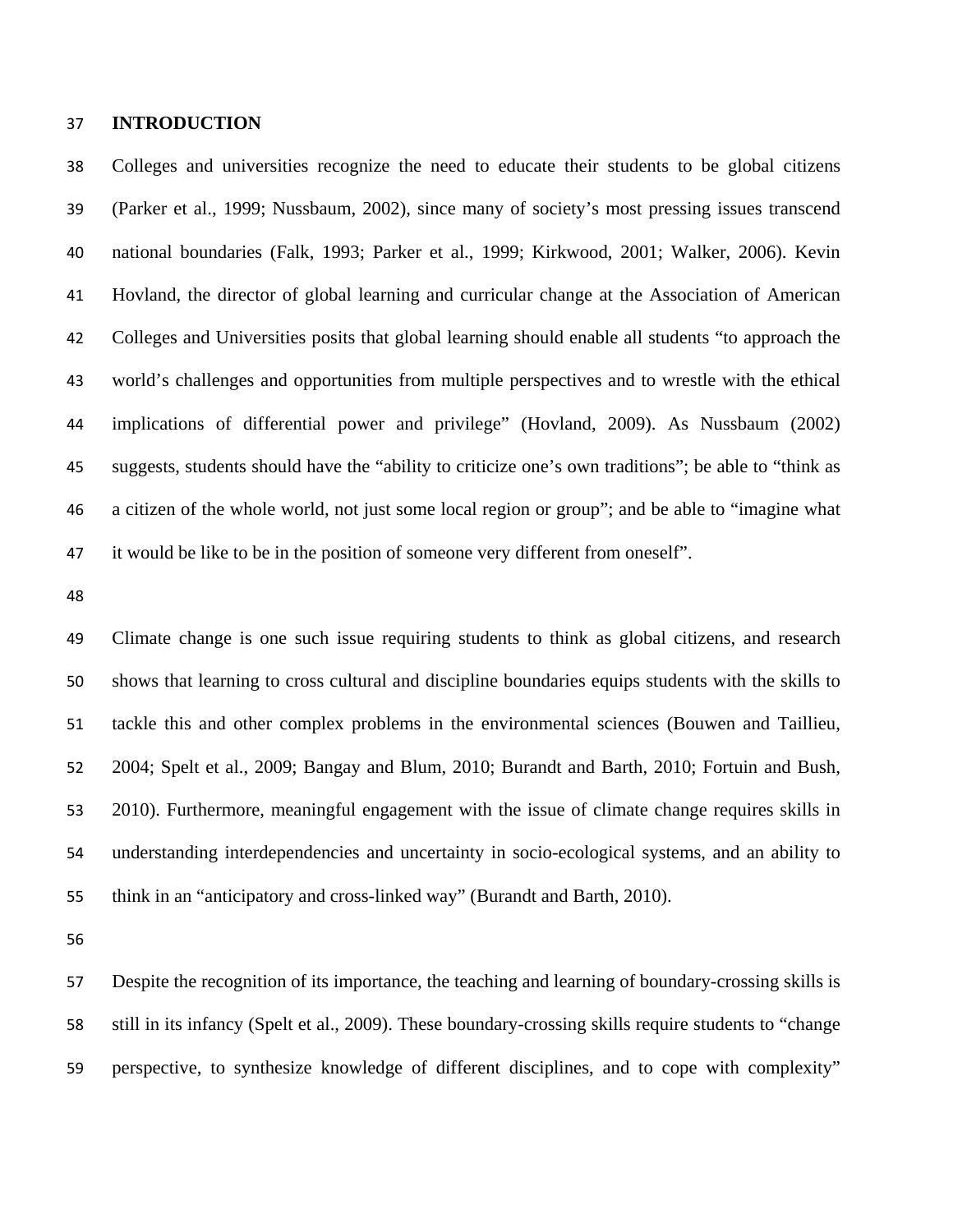(Spelt et al., 2009), and equip graduates to respond to a rapidly changing and diverse world (Bangay and Blum, 2010). The ability to change perspectives and look at problems from different angles may not naturally develop (Fortuin and Bush, 2010) but can be facilitated through internationalization of education and exposure to cultural diversity. Internationalization of the curriculum is "the incorporation of an international and intercultural dimension into the teaching and learning processes, support services and content of a program, course or unit of study to engage students with cultural and linguistic diversity and purposefully develop their international and intercultural perspectives as professionals and citizens within a campus culture that recognizes and values cultural diversity" (Leask, 2007, p.206). Colleges and universities are uniquely situated to provide a comparative perspective whereby graduates know enough about other nations and cultures to make sound decisions involving cross border issues (Bok, 2007).

In this paper we outline a survey and tutorial that brings together internationalization and boundary-crossing skills, allowing students from different cultures and countries to explore the vexed issue of climate change science perceptions. There is broad interest in understanding perceptions of climate change because research shows that public opinion (Leiserowitz et al., 2013; Head et al., In press) can be quite skewed compared with the understanding of climate researchers (Doran and Zimmerman, 2009; Anderegg et al., 2010; Cook et al., 2013). USA young adults have similar beliefs to the general population that climate change is occurring and that humans are responsible (Feldman et al., 2010). Reasons for differing perceptions amongst the general public include the 'creeping' nature of climate change, poor communication of the complexities and uncertainties, a lack of trust, negative portrayal of climate science in the media, and perceptions of risk (Moser and Dilling, 2004; Leiserowitz, 2005; Tollefson, 2010;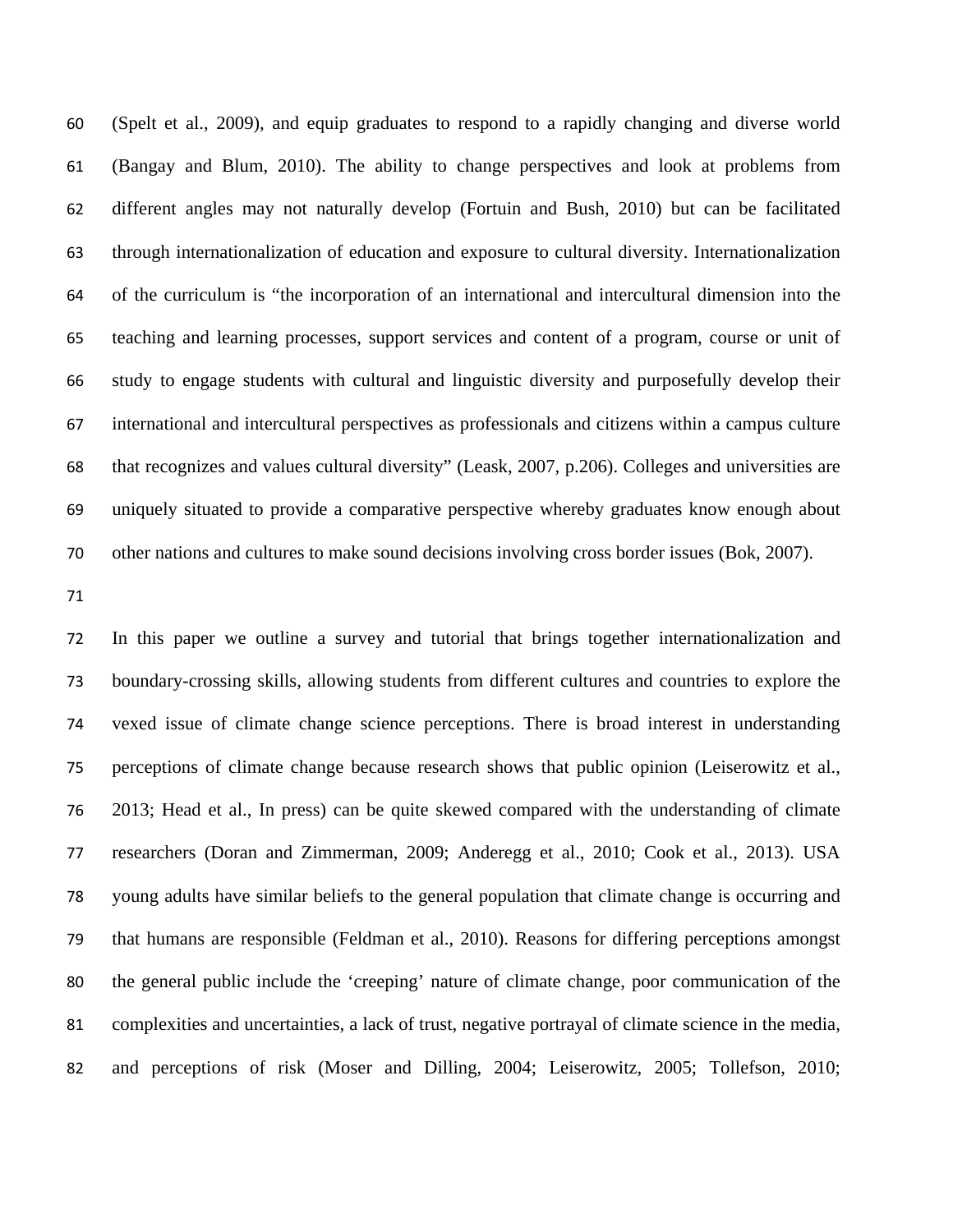Hmielowski et al., In press). An emerging thought relevant to this study is that cultural perspectives and personal experience also shape societal attitudes towards the issue of climate change (Editorial, 2010; Kahan, 2010; Ding et al., 2011; Myers et al., 2013), making the complicated climate change topic suitable for a cross-cultural, international exchange in the college curriculum

The survey and tutorial were administered to undergraduate students from two different English-speaking countries: the University of Wollongong, Australia, and the University of San Diego, United States of America. The students completed an anonymous survey on their perceptions of climate change, followed by a calculation of their individual ecological footprint, and then discussed the survey results and the differences between the student cohorts via a live video link.

The goal of the survey/tutorial activity was to expose students to an international environmental problem (climate change) that requires an awareness of different perspectives (e.g., cultural, political, societal) so as to contribute to their development of responsible global citizenship through internationalization of the curriculum. For this reason, we report on the implementation of the activity as a learning exercise, rather than report on the survey finding *per se.* Specifically, this exercise was designed for students to achieve the following desired learning outcomes: 1) to reflect on their own perceptions of climate change, lifestyles and impacts on their 'ecological footprint', 2) to compare and contrast climate change perceptions with students from different countries, and 3) to reflect on broader questions of why there are differences between key stakeholder (e.g., government, public, scientist) views on climate change and how international perspectives might play a role in these differences.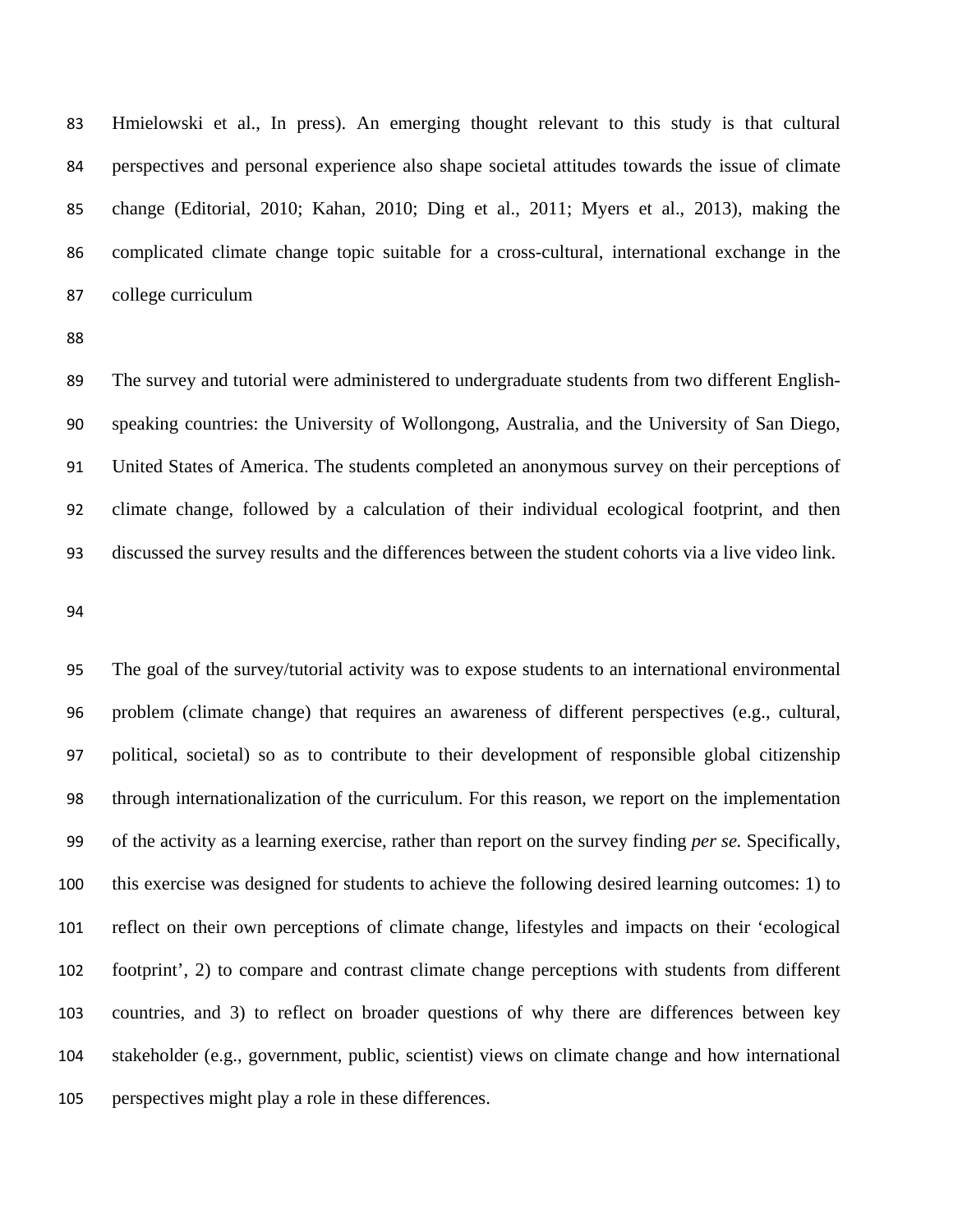The survey showed notable differences between the climate change perceptions of the student cohorts, and students asked insightful questions of each other during the live video link in order to understand the differences. The survey was simple to implement and has subsequently been rolled out to other classes at both institutions. The live video tutorial was challenging both in terms of timing (18 hour time difference between Australia and the USA) and technology but ultimately provided a platform for students to demonstrate their critical thinking around climate change issues and left an impression on students far beyond the normal lecture experience.

#### **THE PEDAGOGICAL IMPORTANCE OF GLOBAL CITIZENSHIP**

The world is getting smaller, brought about by the globalizing effect of information technology (Oblinger, 2001), which allows people in different countries and different time zones to communicate and collaborate with each other. Education should transcend cross-cultural boundaries, and provide an inclusive learning environment from which students can learn and explore their beliefs about their own and other cultures and behaviors. Along with their discipline specific knowledge, students must acquire the "skills, qualities and attitudes needed to make positive, ethical contributions as citizens and professionals to their global, national and local communities" (Leask, 2011 , p8). Internationalization in higher education can integrate an international perspective into teaching, research and/or service functions of a university or college (Knight, 1997).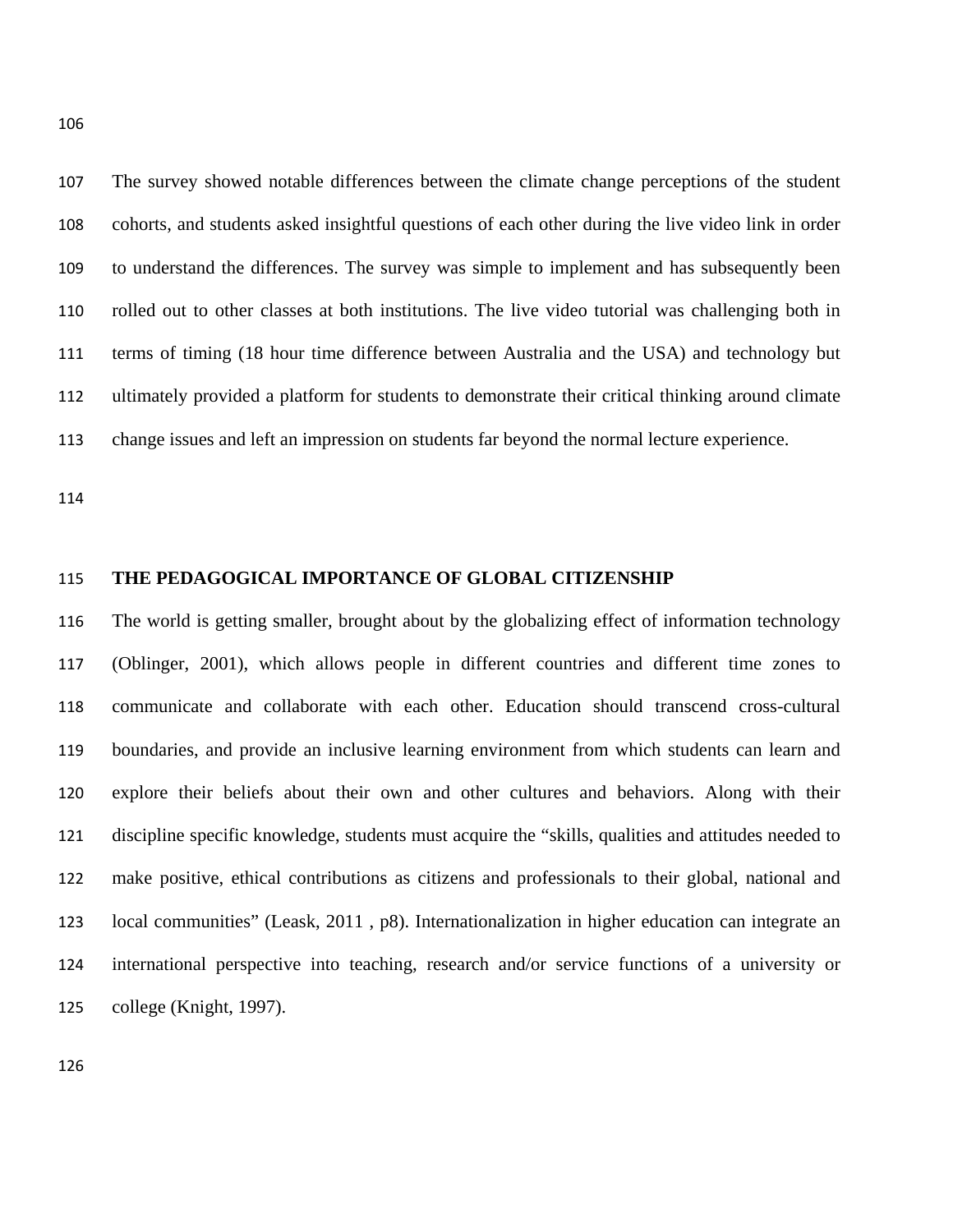Although past efforts to achieve internationalization focused on student mobility by bringing international students together on campus (Leask, 2009), adapting a curriculum to be delivered offshore (Leask, 2011) or on student exchange programs (Yang, 2002), there is currently an agenda in most universities to provide opportunities for the "non-mobile majority" (Leask, 2009, p3). Student experiences need not be limited to constraints brought about by geographical location, but can be extended to the global classroom, unrestrained by time or place. According to Oblinger (2001, p62) "what we can see depends to a significant degree on what we have learned to think about, to look for, and to expect". Chickering and Braskamp (2009) suggest a number of strategies to help students develop global perspective including bringing cultural differences into the classroom through pedagogical techniques. As such, in the survey and tutorial outlined in this paper, the students' classroom became a global classroom, giving them the opportunity to liaise with students who, although English speaking, were from a culture different to their own.

#### **METHODS**

#### **Participants**

The climate change survey and tutorial could be implemented between any classes that include a climate change component. In the example described in this paper it was delivered to first year undergraduate students in 2010 at the University of Wollongong, Australia, (herein AUS) and students ranging from first to fourth year at the University of San Diego, USA (herein USA). Note that although we use the USA/AUS abbreviations our students are not necessarily representative of all students in the respective countries.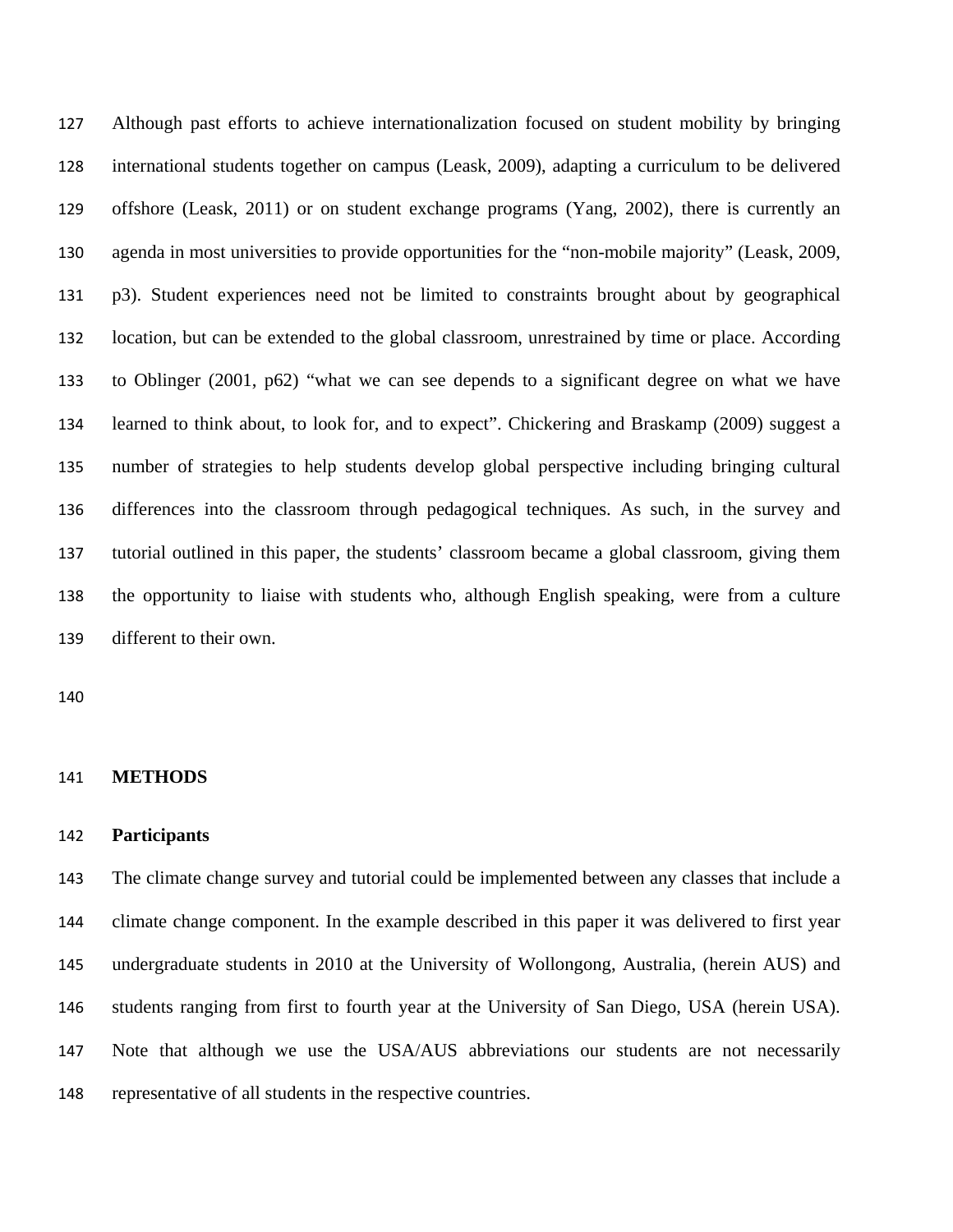AUS students were enrolled in the introductory first year Science Faculty subject 'Climate Change', which covers the climate system, effects of humans on climate, climate change impact, mitigation and adaptation. The course has run since 2009, and in 2010 there were 83 students enrolled in the subject (83% Australian; 45% female, 55% male; 57% 18-20 years old (yo), 38% 21-30 yo; Table 1). There are no pre-requisites for the course and it is open to students from any Faculty across the University, however approximately 85% of the students declared an intended science major. In addition to participating in the joint survey, the 2010 AUS cohort also 157 participated in a joint activity with  $3<sup>rd</sup>$  year Environmental Law, reinforcing the cross-disciplinary nature of climate change (Davison et al., 2012; Pharo et al., 2013; Davison et al., 2014) and its selection as the topic to assess awareness of student global citizenship.

The USA students (2010: 97% American; 76% female, 24% male; 45% 15-20 yo, 55% 21-30 yo; Table 1) were enrolled in 'Introduction to Earth Systems', a 100-level introductory course offered by rotating geology professors from the Department of Marine Science and Environmental Studies. The course has no pre-requisites and serves both science majors (48% in 2010) and non-science majors (52% in 2010), with the latter fulfilling either a physical science requirement for humanities, business, and economics majors, or a liberal studies requirement for those obtaining an education credential for high school or elementary teaching. The course explores the interconnectedness of Earth's spheres and introduces basic geologic principles such as plate tectonics, rocks and minerals, and geologic time. Climate change concepts are covered in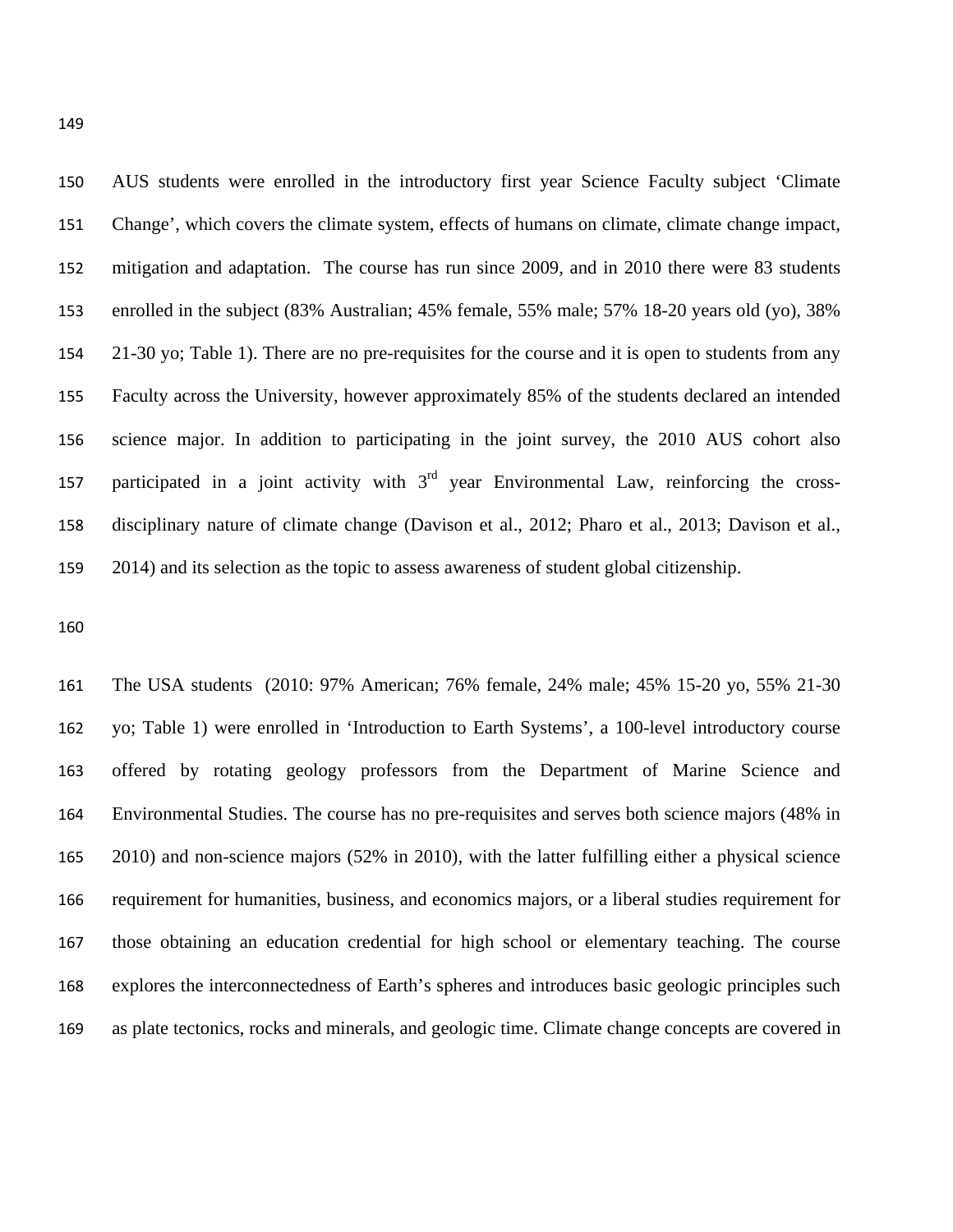a 3-4 week series of lectures explaining global climate, Earth's energy balance, paleoclimatology and anthropogenic climate change.

#### **Procedure**

AUS students were given the survey in the first week of class and completed it online using eLearning software. USA students completed the survey in written form midway through the semester before the 3-4 week climate change unit. This discrepancy in timing was planned so that both cohorts received the survey prior to significant exposure to climate change curriculum. The survey (Appendix I) was split into two parts. In Part I, students were surveyed for demographic information, and on their perceptions on climate change. There were 16 questions in Part I, and several (5 out of the total 19) questions were taken directly from surveys in published studies (European Comission, 2008; Doran and Zimmerman, 2009). These questions were used to allow possibility for comparison of attitude between the students' and different sectors of the population and provided additional international perspectives by reporting results from European surveys. Part I of the survey took approximately 15 minutes to complete.

After completing Part 1 of the survey, students were then asked to calculate their 'ecological footprint' using an online calculator (EPA Victoria, 2010a). The Personal Ecological Footprint Calculator (EPA Victoria, 2010a) calculates how much productive land is required to maintain a given individual's lifestyle, taking into account the level of consumption, energy usage, and waste generated in a given year, assuming current technology (EPA Victoria, 2005). Results are given in 1) 'Number of Earths' required to provide the resources if every person on the planet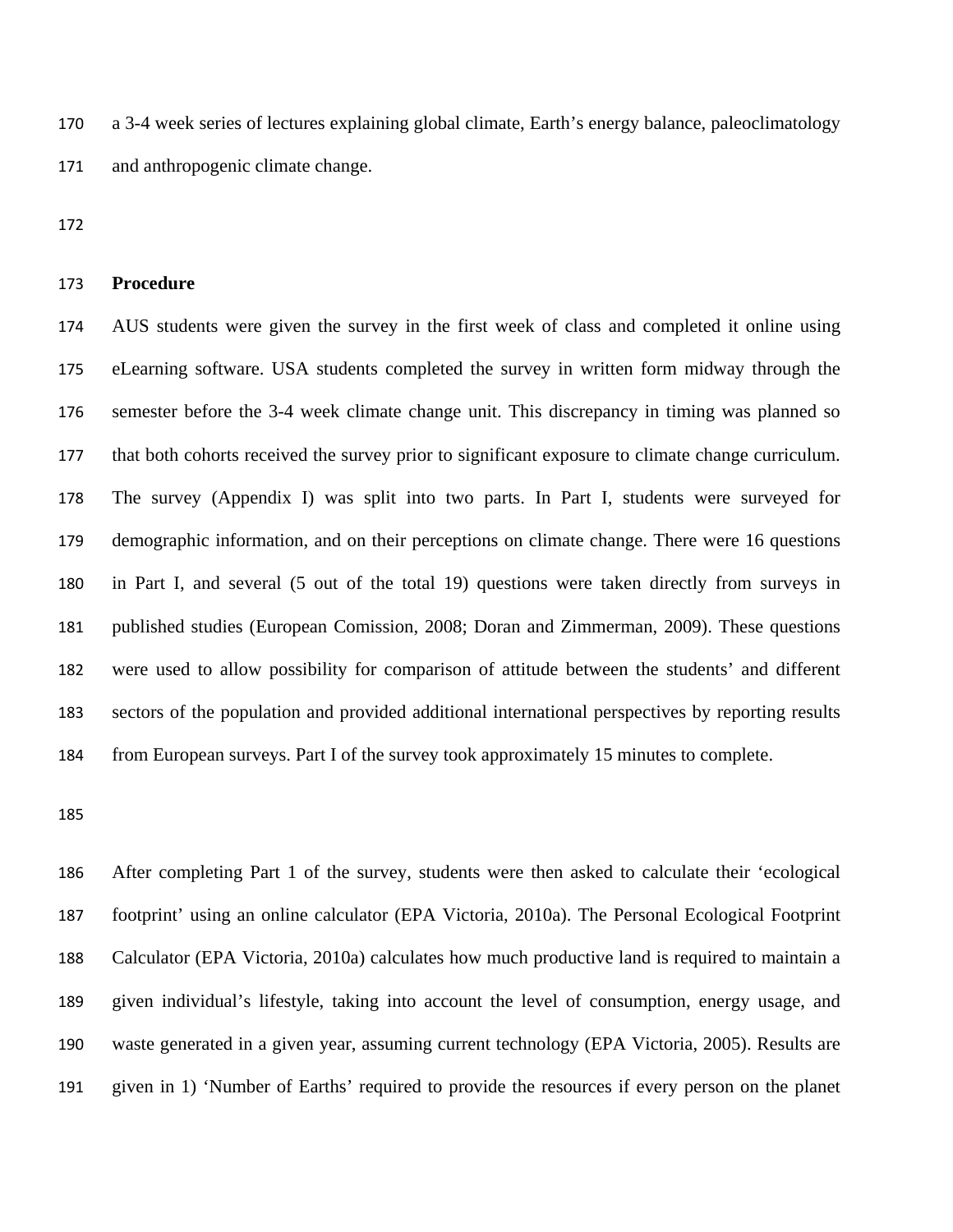lived that individual's lifestyle, 2) global hectares of productive land used to sustain that 193 individual's lifestyle, 3) an estimate of the tons of carbon  $(CO_2)$  emitted as a result of the individual's lifestyle, and 4) a pie chart of the factors contributing to the individual's ecological footprint.

The EPA Victoria's Ecological Footprint Calculator was chosen because it asked questions about 198 a wide range of possible sources of  $CO<sub>2</sub>$  that may contribute to a person's emissions, measures a wider range of environmental impacts than just greenhouse gas emissions, and had an appealing interface. The EPA Victoria's Ecological Footprint is also aligned with the international Ecological Footprint Standards adopted in 2006 to ensure the credibility and consistency of footprint studies (Global Footprint Network, 2009, 2010). For consistency, both cohorts of students used this Ecological Footprint Calculator. Students took on average 30 minutes to calculate their footprint and were encouraged to bring along electricity bills to make the survey as accurate as possible.

Part II of the survey consisted of two questions. Students were asked to enter the 'Number of Earths' that would be needed if every person on the planet had their lifestyle. This metric was calculated as part of the ecological footprint output. An additional question asked "Which group of students they thought would have the higher ecological footprint, students from Australia or USA?" Part II of the survey was completed in approximately five minutes.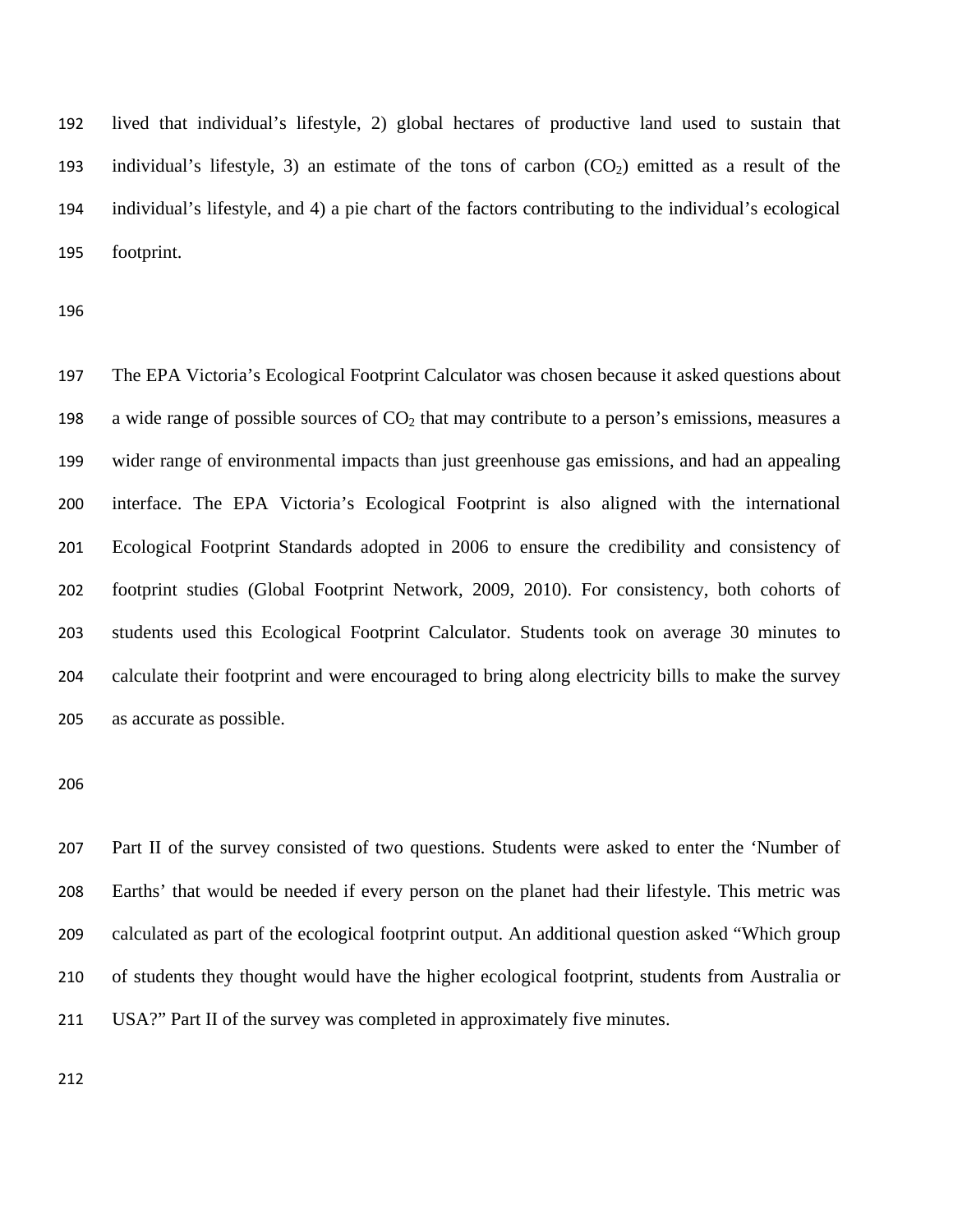Twelve weeks after the AUS students completed the survey, and one week after the USA students finished the survey the students met via *Skype* to discuss the survey results and the similarities and differences between the two student groups. This timing was necessary to accommodate the offsets in semester timing in both countries. For the AUS students participation in the discussion was voluntary. For the USA students participation was compulsory as they were given one class lecture off in lieu of the evening *Skype* discussion. There was an 18-hour time difference between AUS and USA. For the AUS students the activity took place from 1.30- 2.30pm, during one of the AUS lecture timeslots, and a light lunch was provided. For the USA students the activity took place from 7:30-8:30pm. Twelve students participated from AUS and 222 30 students participated from USA. For the AUS students the tutorial was run in the final week of session before exams, which, together with voluntary participation in the tutorial, likely influenced the turnout. To ensure these students were representative of the majority of students in the class (and not solely high caliber students) an analysis of their grades showed that of the 226 12 AUS students who did participate, they report a slightly higher mean grade (75  $\pm$  4%; 227 approximately equivalent to US B+) compared to the class average (70  $\pm$  9%; approximately 228 equivalent to US B). The average grade for students in the USA class was a B-  $(80 \pm 15\%)$ .

Approximately 30 minutes prior to the *Skype* tutorial USA students were given a graphical summary of the survey results and were asked to prepare questions to ask during the tutorial. Students were divided into groups of approximately five and asked to focus on results that (i) identified climate change as a problem, and (ii) highlighted differences between answers from students in the two countries. Students spent approximately 20 minutes refining their questions and the most interesting questions were selected to be asked during the live *Skype* chat. AUS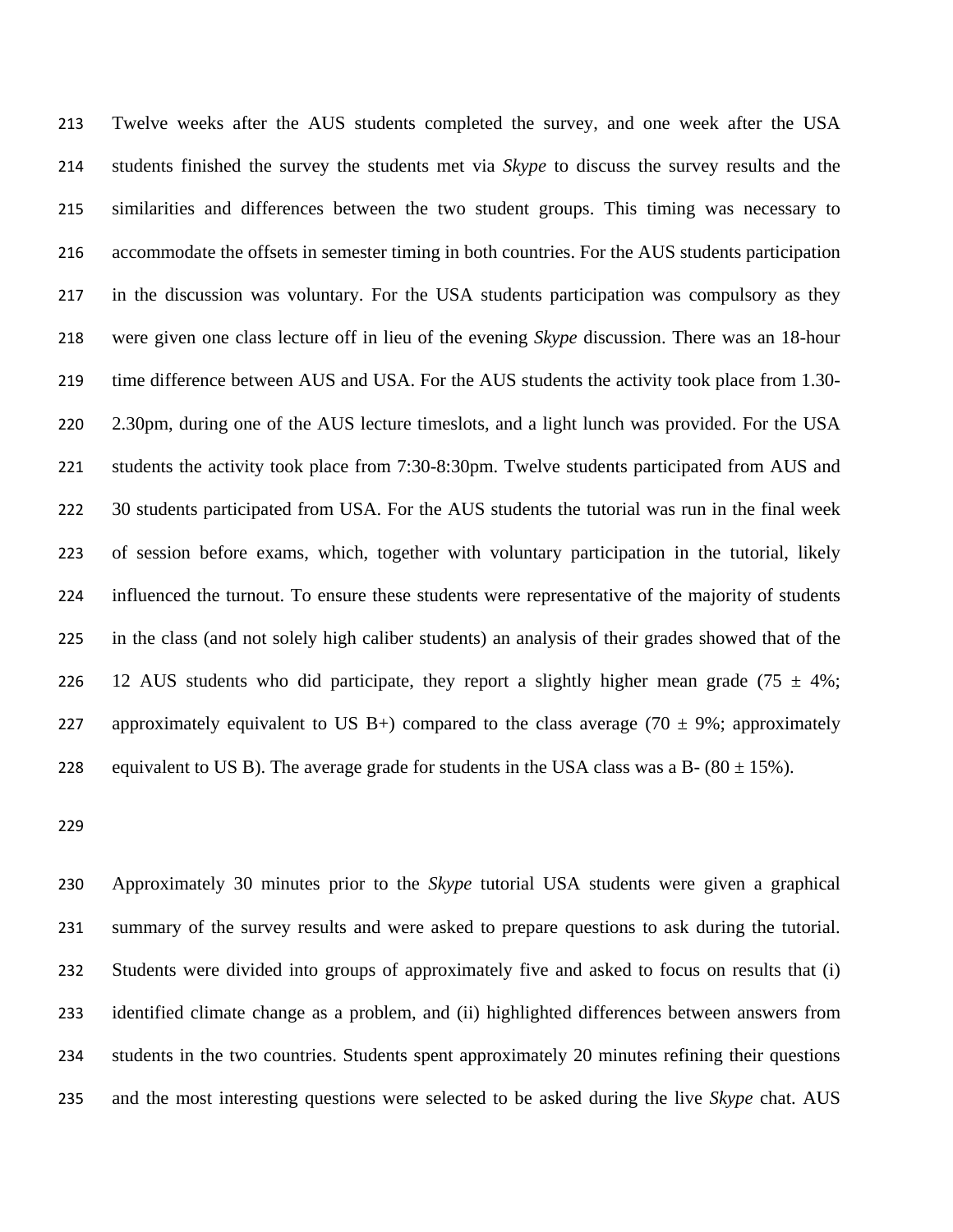- 236 students were presented with the same graphical summary as the USA students 10-15 min ahead
- 237 of the *Skype* tutorial, and were encouraged to devise questions to ask during the tutorial.

238

239 The following tutorial agenda was followed:

| А. | 10-15 minutes opening discussion AUS only                       |  |  |
|----|-----------------------------------------------------------------|--|--|
| В. | Opening                                                         |  |  |
|    | comparison of demographics<br>a.                                |  |  |
|    | Discussion - students to ask questions of each other related to |  |  |
|    | The way they lived<br>а.                                        |  |  |
|    | b. Climate change as a problem                                  |  |  |
|    | Their ecological footprints<br>c.                               |  |  |
|    | d. Perceptions of scientific consensus on climate science       |  |  |
| D. | Final questions and wrap up                                     |  |  |
|    |                                                                 |  |  |

240

#### 241 **OBSERVATIONS AND ASSESSMENT OF LEARNING OUTCOMES**

242 We investigated the validity of our propositions through the four lenses of (Brookfield, 2002): self, student, peer and the literature (Implications and Conclusions section). We provide an analysis of the activity through self-reflection of the activity from the perspective of teachers, through asking peers to evaluate the outcomes of the activity, asking students, and comparing our work with similar scholarship of teaching and learning.

247

#### 248 **Student responses**

249 At the beginning of the tutorial students were excited and apprehensive about how the joint 250 tutorial would work and what they might learn from each other. The climate change attitude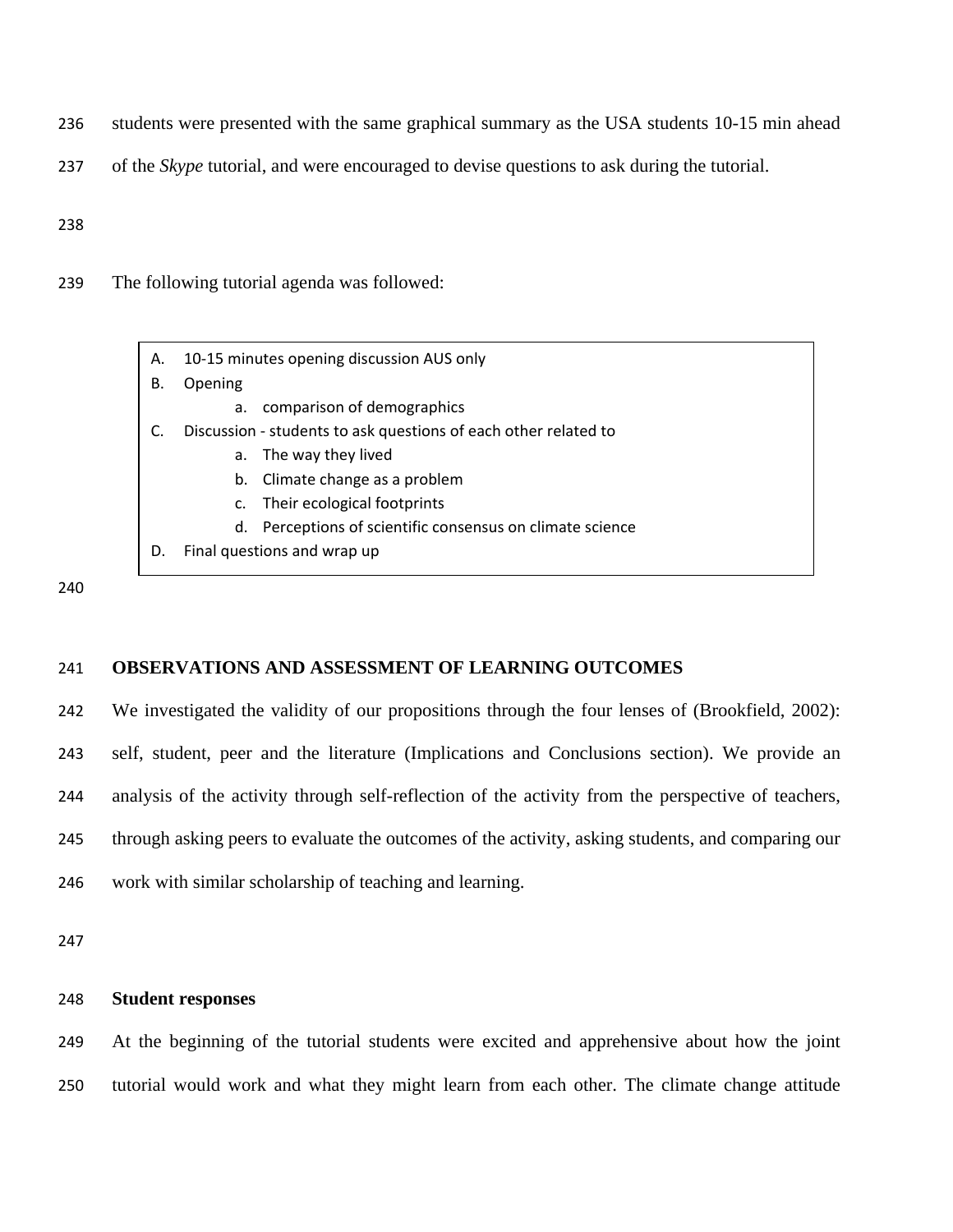survey results gave the tutorial a focal point and proved an effective catalyst for discussions. The survey responses for the USA and AUS students (all students) are summarized in Table 1. There were several points of difference amongst the students in terms of demographics (e.g. intended major, gender), lifestyles (e.g. transport to/from campus), ecological footprint, and perceptions and attitudes in relation to climate change. Students were provided with a set of summary handouts drawing their attention to these points of difference.

Students commenced the discussion by asking questions about demographic differences between the cohorts. USA students were interested in the relatively low number of AUS students living on campus (52% USA, 0% AUS students living on campus; Table 1), the relative size of the cities (San Diego and Wollongong) and their proximity to other major metropolitan centers (Los Angeles and Sydney, respectively). A key icebreaker was learning of the different legal drinking ages between the USA and AUS, and helped to open the discussion to international differences. In addition, questions and answers on vegetarianism and food origins, issues directly related to ecological footprints, and curiosity about the perception of each other's culture relaxed the students. More importantly, these opening discussions set the stage for students to begin reflecting on their own lifestyles and how such lifestyles might impact their ecological footprint (learning outcome one), which enabled the discussion to move towards comparing and contrasting each other's attitudes and perceptions towards climate change (learning outcome two). One AUS student asked: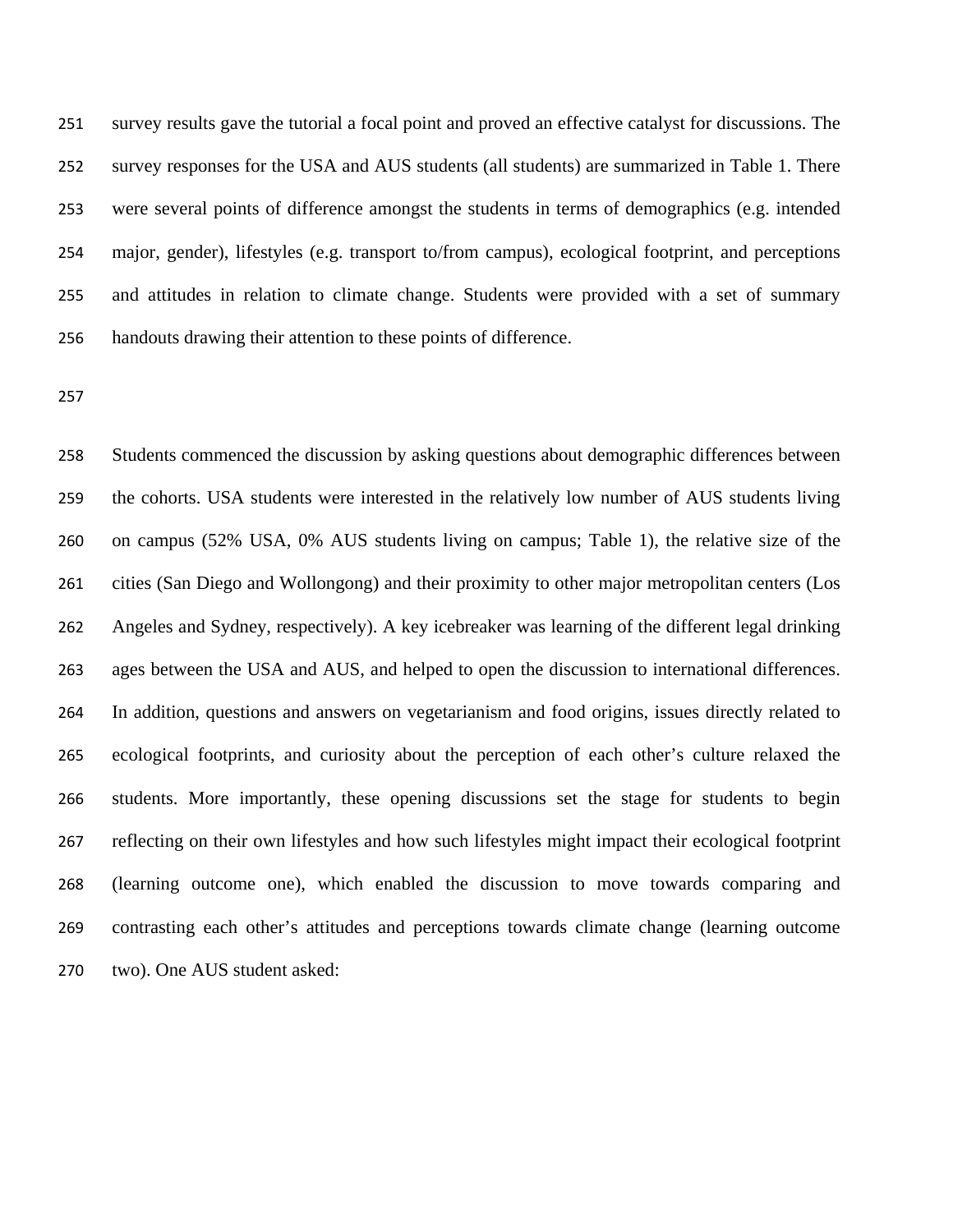"What do you think is your primary concern about climate change? What do you think will affect you the most?" Rising oceans, loss of reefs and resources featured among the answers.

Another AUS student used her observations of wind farms in the Australian landscape to ask about wind farms and renewable energy usage in California. AUS students appeared surprised to hear that solar and wind energy were commonly used in California highlighting a comparison between the two countries with respect to energy generation but perhaps pointing out a contrast in the perception of the availability and use of such alternative energy. This then lead to a broader discussion of energy generation in each country.

A key aim of the learning outcomes was for students to reflect both on their own perceptions of, and consider any possible international differences in, their ecological footprints. Students were surprised that the USA students had a lower 'Number of Earths' needed to sustain their lifestyle (2.88 USA and 3.37 AUS 'Number of Earths'; Fig. 1) compared to the AUS students, especially since their perceptions of the other culture would have suggested otherwise (63% AUS and 83% USA students thought USA students would have the higher 'Number of Earths'; Table 1 and Fig. 2). The ensuing discussion, triggered by a question from a USA student showed depth, thought and insight: without prompting, students discussed possible flaws in the Footprint Calculator methodology, and possible reasons for the AUS outlier (Fig. 1). Collectively the students determined that the most likely reason for the difference may be from the transport footprint (Fig. 3). The students compared and contrasted their modes of transport to/from university, the duration of their commute, and broader social and financial reasons as to why students were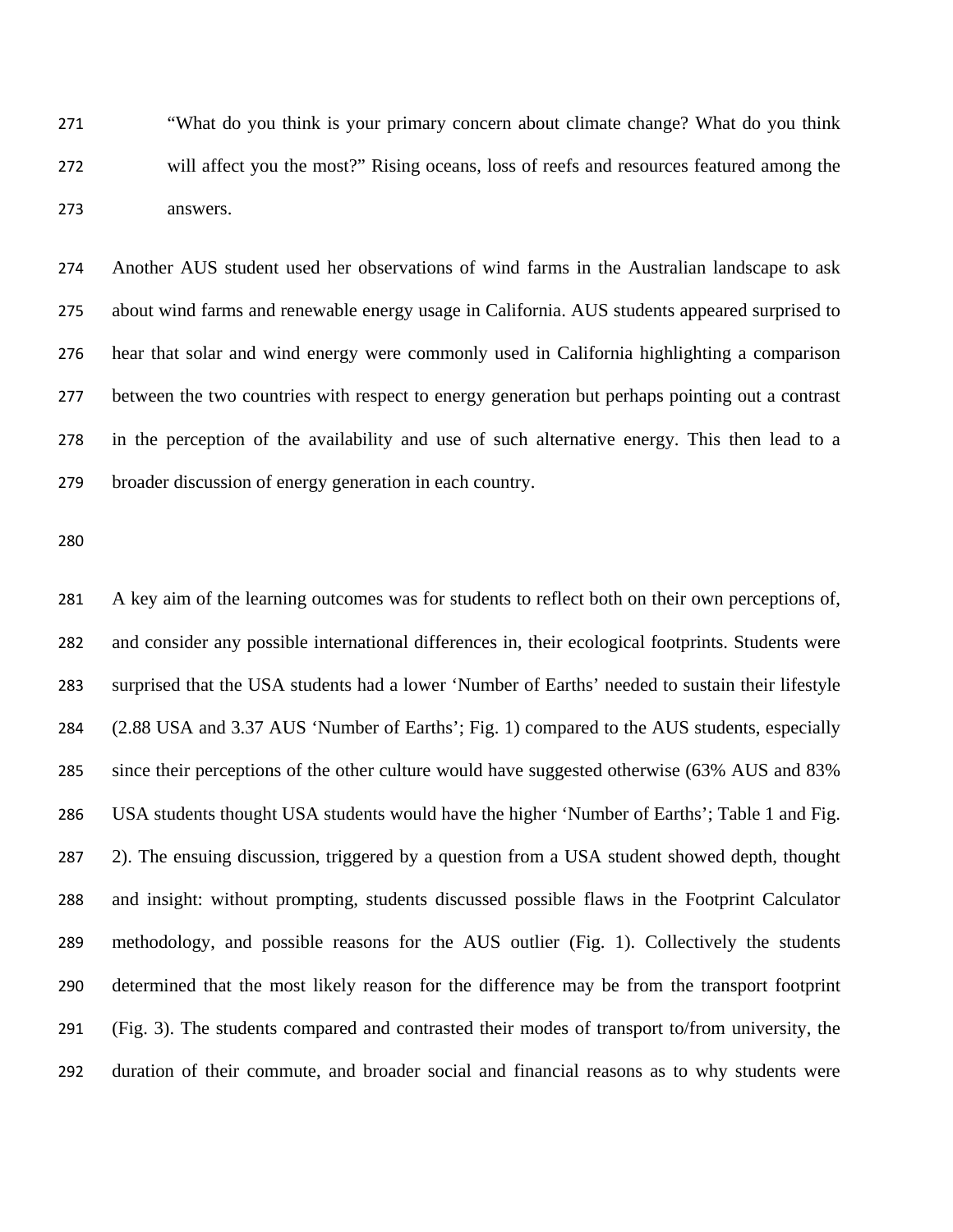living further or closer to campus. They then discussed the implications of these choices for their ecological footprint.

To reflect on broader issues of culture and climate change and how differences may influence different stakeholder perspectives (learning outcome three), the students first started with questions focused on the individual perspective:

"Does your upbringing influence your attitudes to climate change?" USA

And broadened to consider other stakeholder perspectives with students discussing what factors may contribute to the large percentage of the public thinking that human activity is not a significant factor in changing mean global temperatures (Doran and Zimmerman, 2009).

The tutorial concluded with a spontaneous question from an AUS student:

"If they were going to do one thing individually, what do they think is the most important one thing that they could do to make a difference in regards to climate change?"

This prompted a deeper level of self-reflection from the students, all the more meaningful as it came from peers. Answers ranged from the practical behavioral changes (e.g. recycling, using less energy), to what they could do to influence global solutions (e.g. lobby politicians). The self-reflection was evident weeks later when USA students referred to the activity during fieldwork as part of their course, and the activity prompted a discussion of cultural differences and how that might relate to climate change attitudes. Furthermore, end-of-semester USA student evaluations of the entire course revealed the effectiveness of integrating an international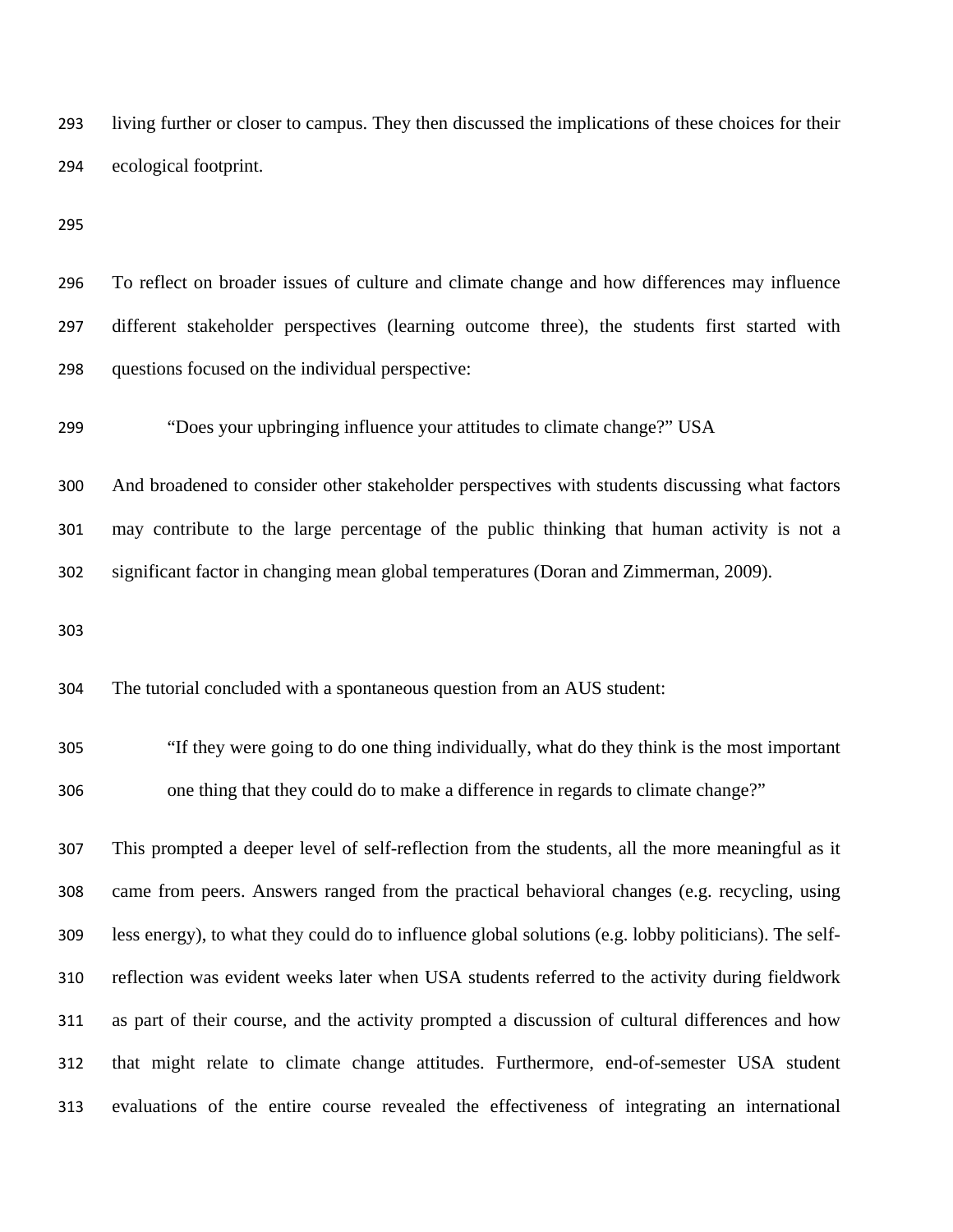perspective into the curriculum with students frequently mentioning their enjoyment of this particular part of the course. Hence the activity had a legacy beyond the classroom and appeared to meet the overall goal of the activity to increase globalization in the classroom.

#### **Teachers' responses**

O'Shea (USA) and McGregor (AUS) observed similar interest and positive engagement from the AUS and USA students. In particular, O'Shea noted the development of more thoughtful and internationally relevant scientific questions as the discussion proceeded. Initially, student questions lacked focus, for example,

"Australian students seem to use public transport more, is it more reliable/accessible in Australia?"

"Since the ozone hole is close to Australia, do you have to wear more sunscreen?"

While these questions were useful for introductory discussions, the students were reminded of the purpose of the survey and the study in general, that is, to gain insights into possible perceptions and cultural differences they have regarding climate change. O'Shea suggested they use the demographic information as supplementary material to find a more focused question. As such, their second attempt at questions thus became more suitable in meeting the learning outcomes. For example,

"If Australian students generally feel more well informed regarding climate change, are they surprised to see that on average, Australian students have a higher ecological footprint than the American students?" (question indicates that the student is contrasting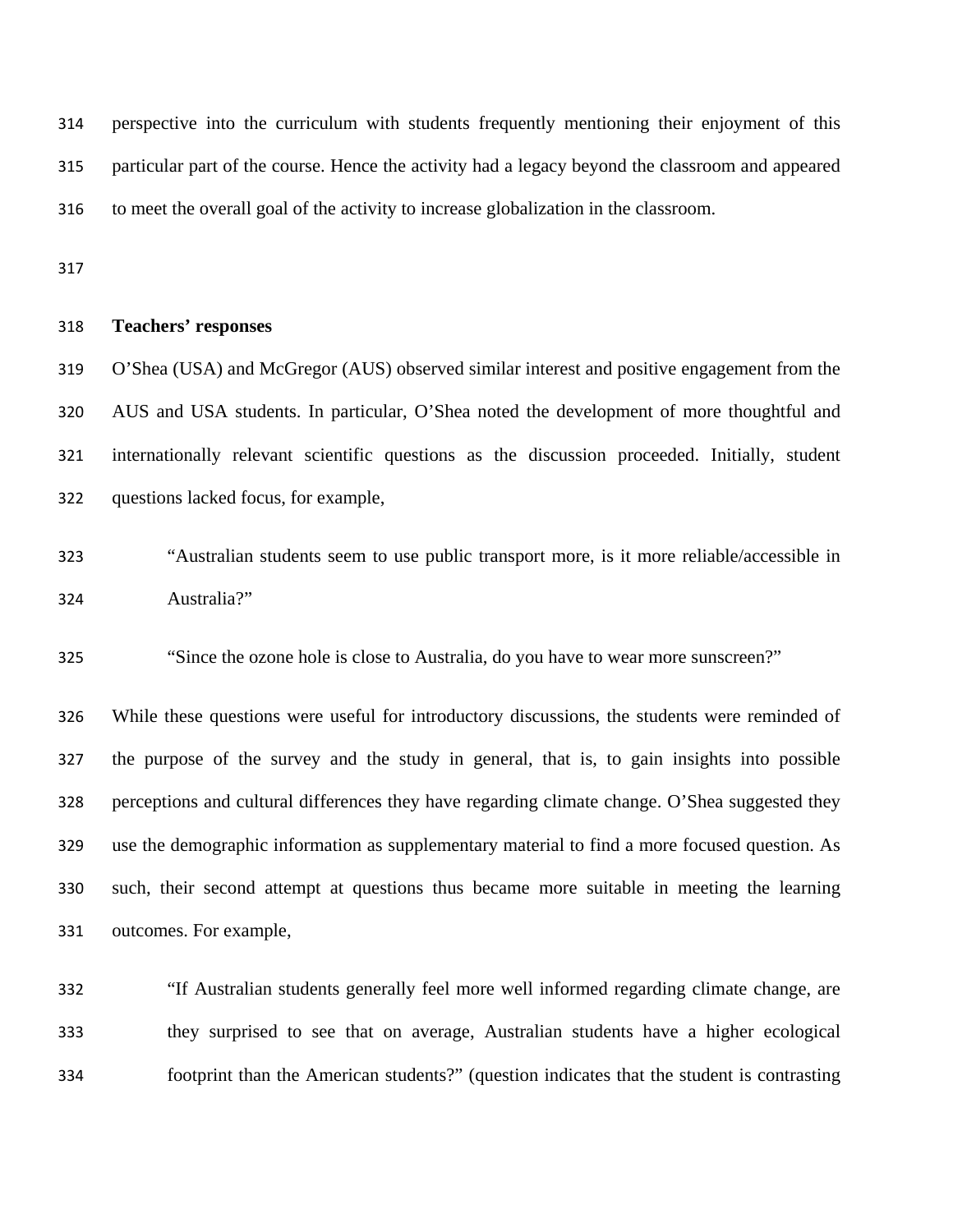the results of the ecological footprint between the two countries, in addition to investigating the perceptions of their own results).

"Are there any government policies in Australia that encourage environmental

sustainability?" (question indicates a broadening of the discussion to better understand

how key stakeholders might be addressing an international problem such as climate

change).

#### **Peer evaluation**

Two peers were asked for their evaluation of the exercise, the AUS course co-coordinator and an AUS Learning Designer. They agreed that the exercise had been a positive and engaging experience for students. The AUS co-coordinator of the subject, observed

"Despite the difficulties [with video technology and time zone differences] both the students from AUS and USA were very enthusiastic in communicating with one another and soon it was as if the students had actually met each other before. The students not only asked each other questions related to climate change but also how they found university life and what they do during their free time."

#### AUS Learning Designer commented

"The body language of the Wollongong Students was very positive. They gave indication that they felt involved, leaning toward the screen, and actively engaging not only with the USA students, but also with each other in response to some of the answers that the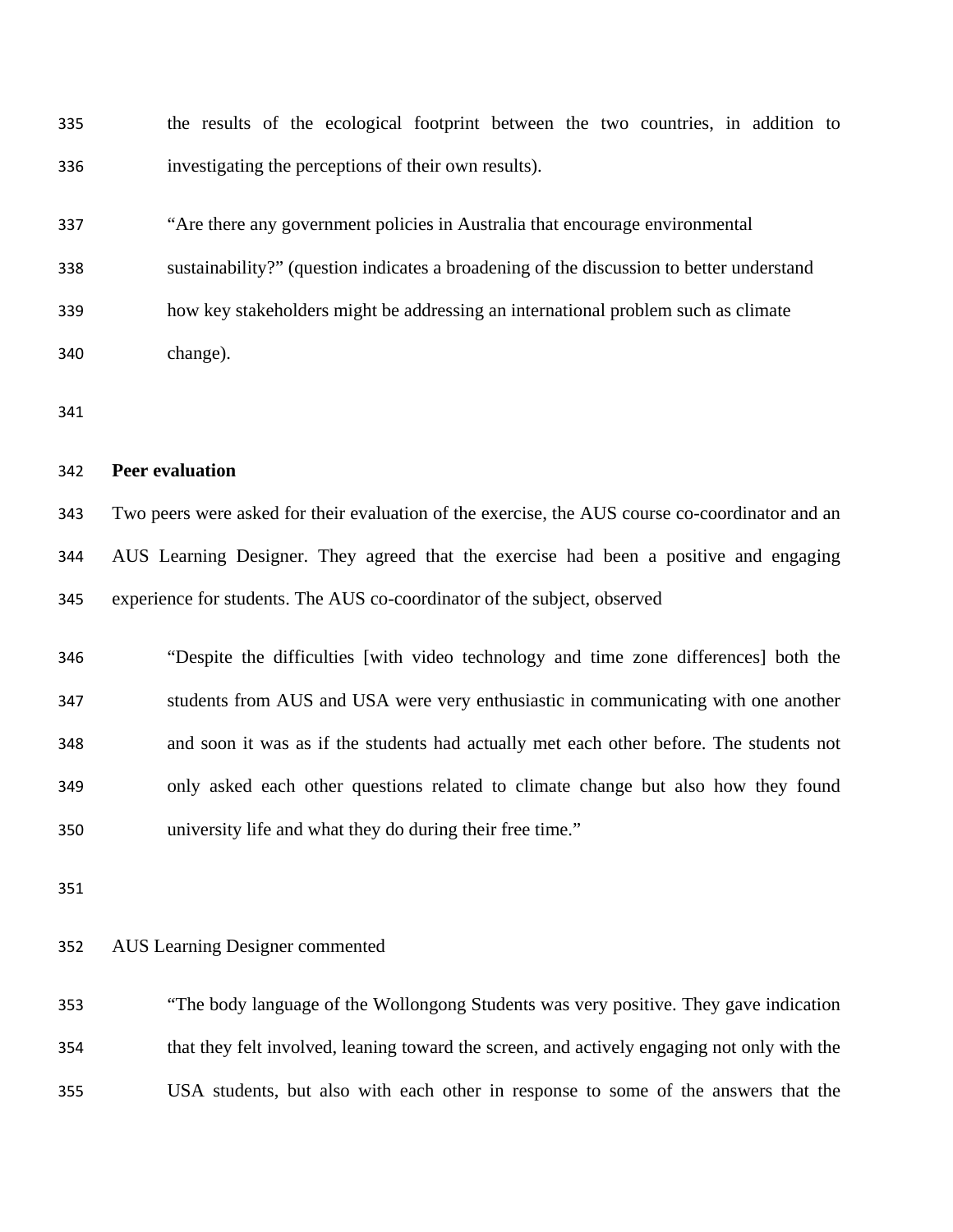students provided. On exiting the room, one mature aged student commented that the activity had been great fun, and wished that there were more opportunities available to engage in this type of activity."

The AUS Learning Designer recommended that the AUS students have a longer discussion first, similar to the format of the USA, to focus them, and to discuss their own ecological footprints. Group participation in discussion can be one of a range of strategies to increase public understanding of climate science (Center for Research on Environmental Decisions, 2009). An additional suggestion was to have a discussion of key issues of climate change for both groups whereby the AUS and USA students formed mixed groups (though the AUS Learning Designer noted that this would be harder to implement).

## **SUGGESTIONS AND IMPROVEMENTS FOR IMPLEMENTATION OF THE**

#### **ACTIVITY**

#### **Implementing the climate change survey**

The climate change attitude survey is relatively simple to implement logistically, either as a paper-based or electronic survey, however wording of some questions, particularly related to demographic information, may need to be adapted to specific student cohorts. In our case, after conducting the survey in 2010 several questions were revised (Appendix 1 gives the revised survey). For Australian students, an age category of less than 18 years was added as a significant number of students in first year are under this age. This is also helpful for U.S. institutions where Institutional Review Board ('ethics' approval) may be specific to adults 18 years and over.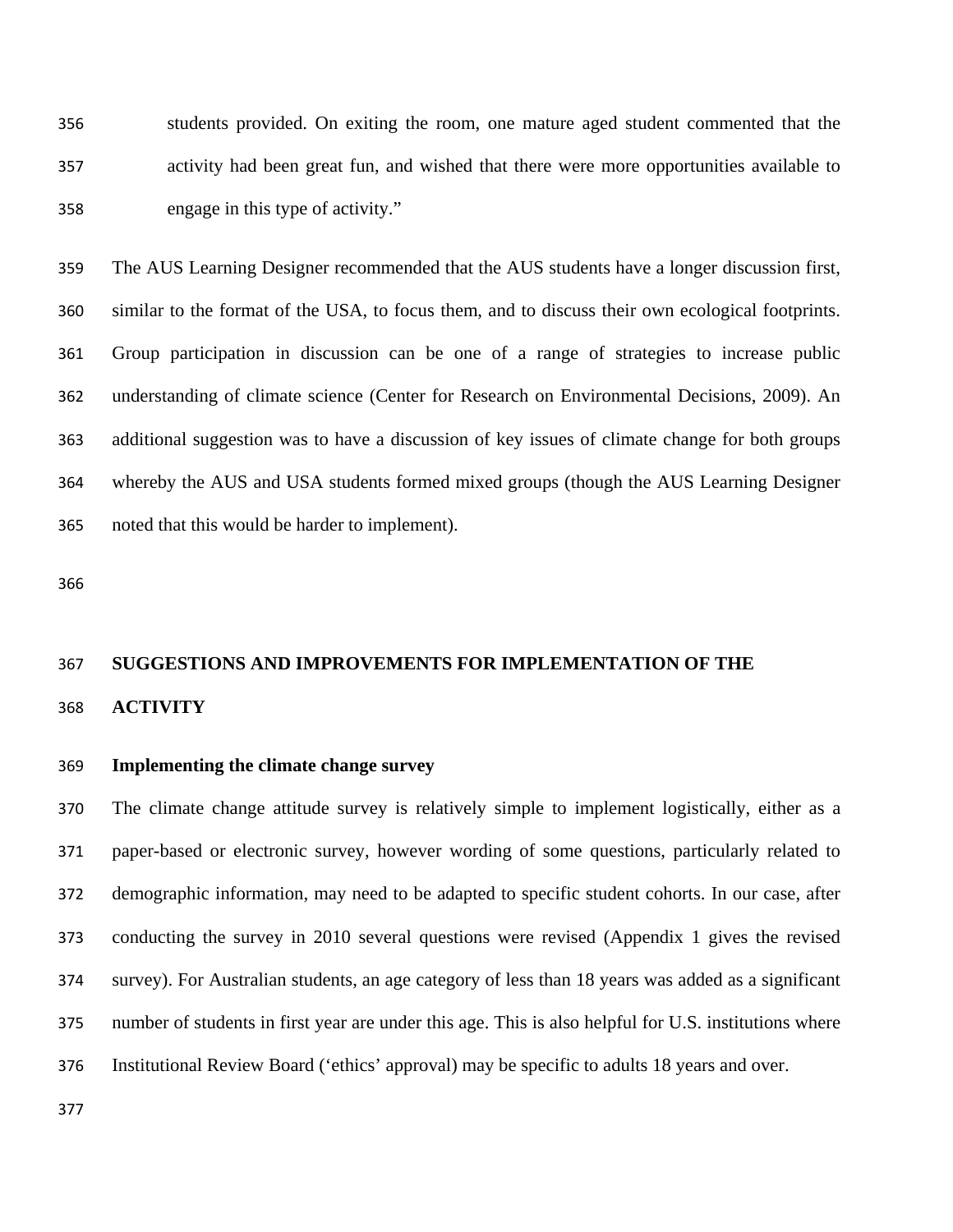Question 5, on the student's mode of transport was made more specific. The original wording, "My primary method of travel to university is by…", was ambiguous. The new wording, "My primary method of travel from my home (during the teaching semester) to class is…" (Appendix 1), focuses more on transport to and from campus during the teaching semester. The categories for responses to this question were simplified, and the "live on campus" category was removed.

Three new questions were added to the survey: "The approximate distance between my home (during the teaching semester) and campus is…"; "Fighting climate change can have a positive impact on the economy…"; "In your opinion, would you agree or disagree that there is general scientific agreement on human induced climate change?" (Appendix 1). The revised survey also asked for more information on declared minors, in addition to majors, to better understand the target audience. We would recommend implementing the revised survey.

The survey can be rolled out and adapted in a number of different ways. In 2011 the survey was given to students at the University of Wollongong in five different subjects and covering four different year levels. Students in the classes 'Social and Environmental Accounting' (third year), 'Redefining Eden: Indigenous Peoples and the Environment' (second year), 'Communication and ICT Workplace Practice' (Masters level), 'Fundamentals of Science Communication' (Masters level), and 'Climate Change' (first year) all completed the survey. With student data from multiple disciplines and multiple year levels, it is possible to see discipline-specific differences in student perceptions of climate change. With the survey conducted in 2012 attitudinal differences through time can also be explored. Together, analyzing the survey results themselves can form a student activity, even without interaction with students from another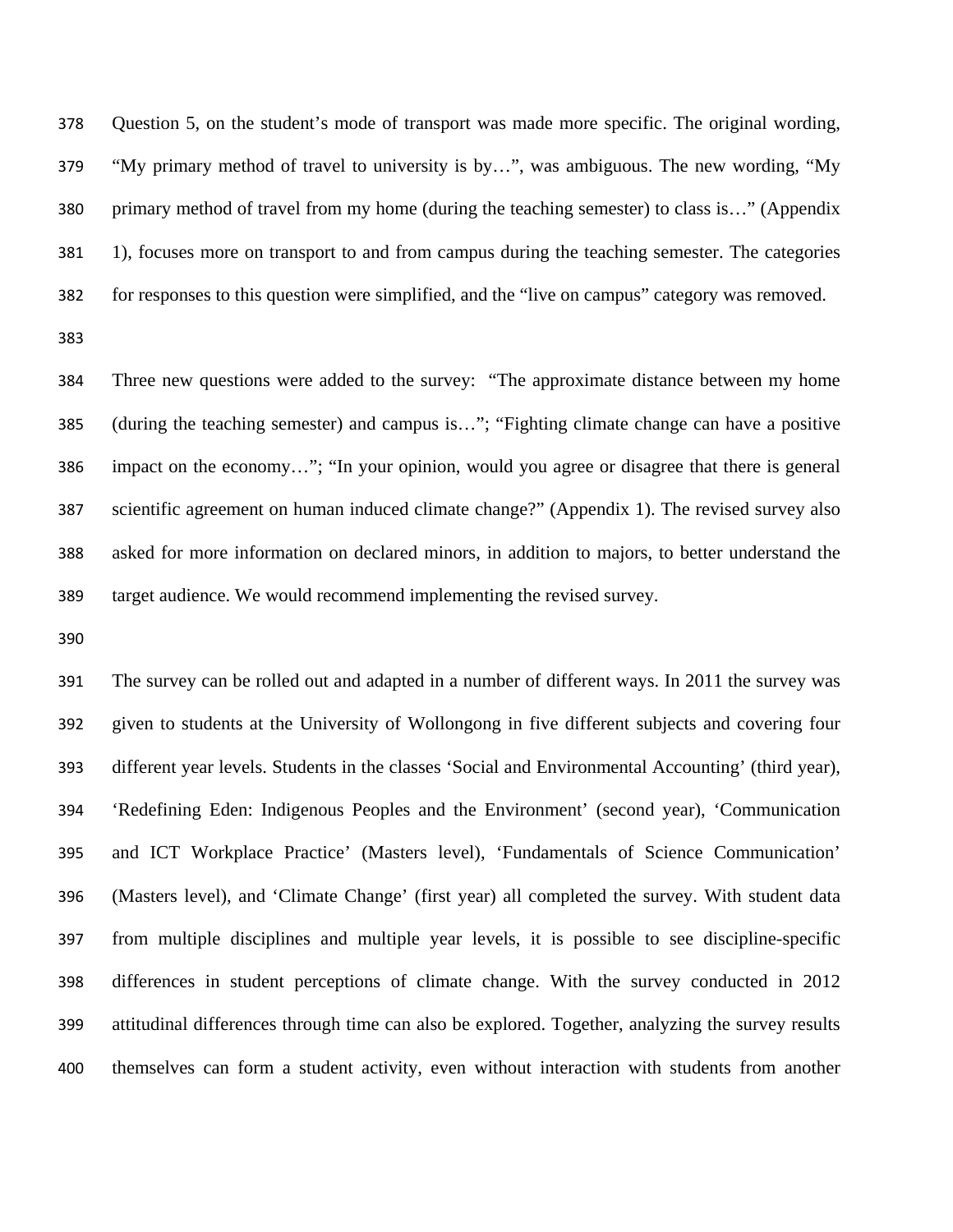class. Students can compare their own perceptions of climate change to students in other disciplines and surveys from previous years, reflect on the possible reasons for similarities and differences, and reflect on their own ecological footprints. Furthermore, because a number of the survey questions were taken from surveys of the general public and climate scientists it would be possible for the students to compare their results to results from these other populations.

There is a range of different tools for calculating ecological footprints. The implementation of this activity is not dependent on the choice of Ecological Footprint Calculator, but it is important that all students use the same Calculator. An additional dimension to the task could be to compare the results of different calculators.

#### **Implementing the joint tutorial**

The joint tutorial presents some logistical challenges. Issues of time zone differences, technology, and class size must all be considered. Mutually convenient time zones can be 415 planned using simple web tools, such as http://timeanddate.com/worldclock/meeting.html . Dedicated video conferencing facilities would be ideal, allowing a more free flowing discussion, although in this case *Skype* worked quite well. This activity would ideally suit classes of around 30 students, as any more than this number would make the full-class discussion unwieldy. Given that consideration, however, the activity is flexible enough that the discussion part of the tutorial could adopt a different format. For example, students could be broken into smaller groups, paired up between the classes and left to organize their own discussion.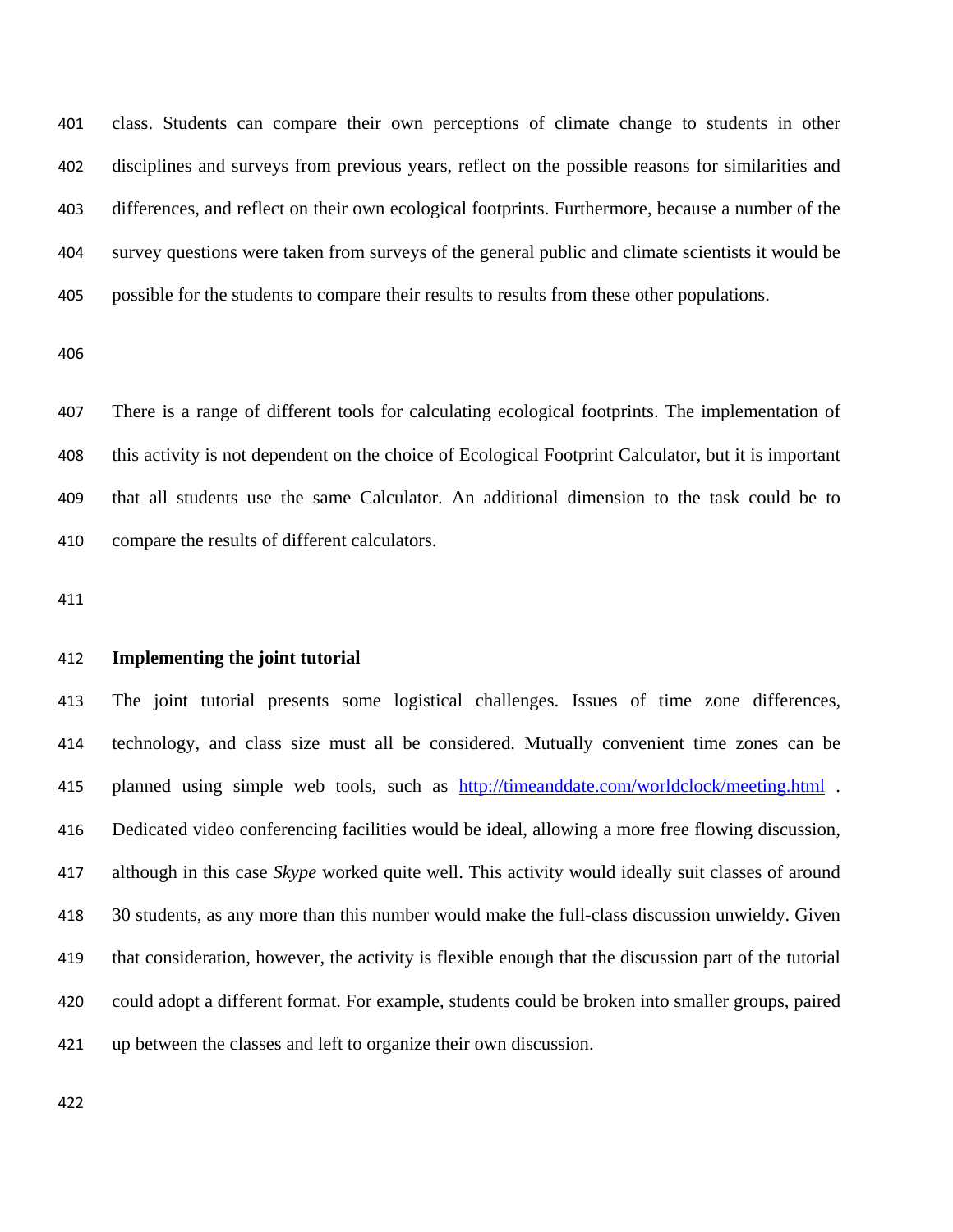Pedagogically, it was challenging to keep the joint tutorial educationally beneficial. The students were excited to talk to those from another culture. While this fits with the activity's goals of internationalization and cultural exposure, we needed them to focus to ask questions with substance that related directly to the activity goals. Providing the survey results to the students before the tutorial and asking them to devise and hand in possible questions to ask, as was done at USA, is one way to overcome this issue. Dedicated discussion facilitators (in our case McGregor and O'Shea) can also keep the discussion focused.

#### **Metacognition**

We also recommend post-tutorial metacognition, either by class discussion, or by a short reflection assignment. Students should reflect on what they found most surprising or unclear, or what new insights they had gained. Students could compare along the lines of "I used to think…/ but now I know…" . Furthermore students could reflect on ways in which the joint tutorial is or isn't a good way to compare student cohorts.

Metacognition is also recommended for instances where the survey alone in implemented. In 439 2010 and where the survey was given in subsequent years (without tutorial), AUS students were required to compare their carbon footprint to consumption in other Australian demographics (e.g. http://www.acfonline.org.au/sites/default/files/resource/index67.swf ), and globally (e.g. http://carbonfootprintofnations.com/ ), and reflect on the inter-relation of income, consumption, 443 and  $CO<sub>2</sub>$  emissions. The students were asked to discuss the main contributions to their ecological footprints, and what can they could do to reduce their footprint. In addition, the students were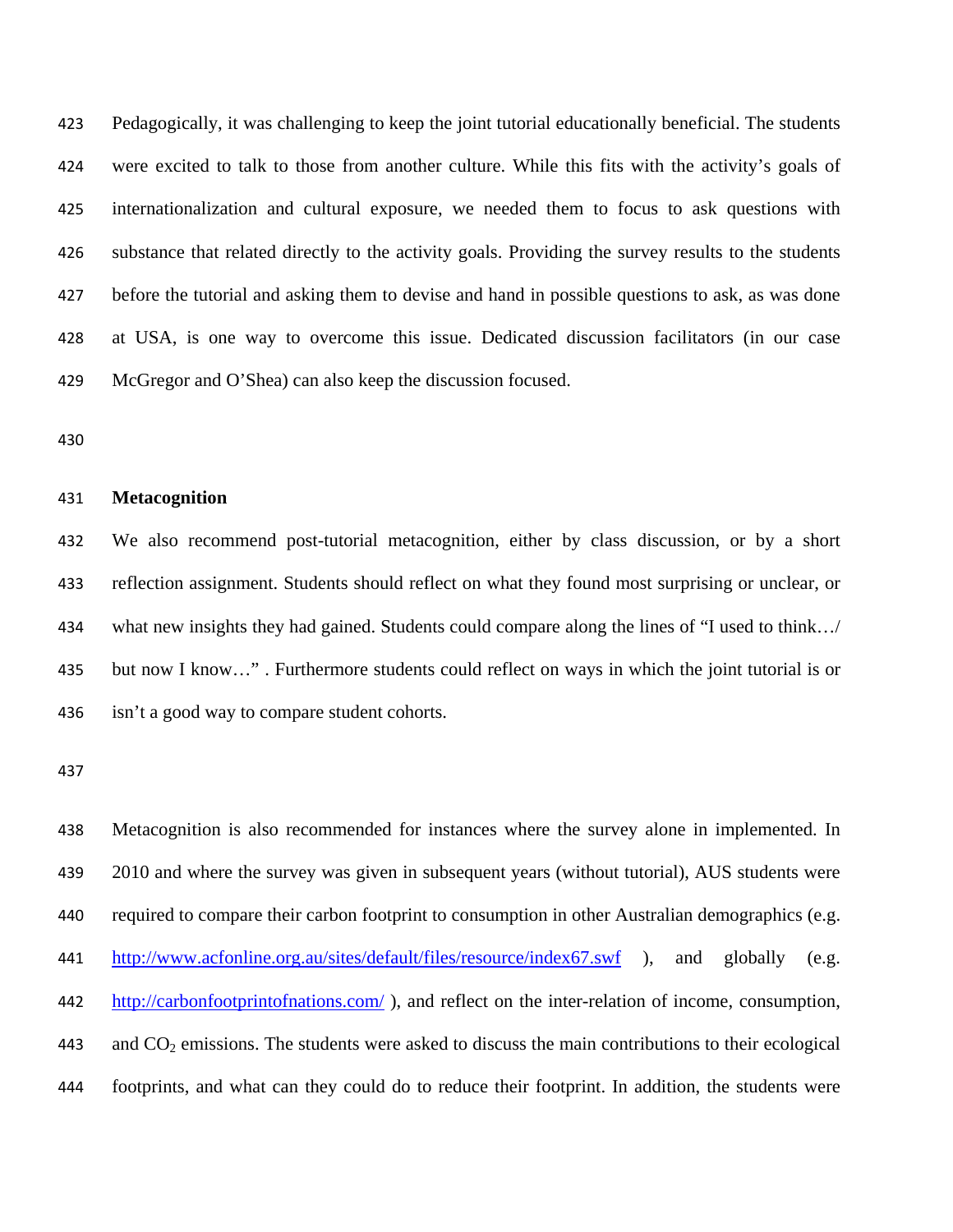asked to form small groups and discuss what they think they know and don't know about climate change; how they know what they know; the points of knowledge similarity and difference between them; how they would resolve the differences and investigating the evidence for/against their differing positions; the difference between 'opinions' and 'facts' in relation to the climate change debate; and, what they think may be reasons for confusion surrounding climate change science. These reflection topics are consistent with the learning outcomes of the surey/joint tutorial, and further could also be focal points for the joint tutorial.

#### **IMPLICATIONS AND OPPORTUNITES FOR FURTHER RESEARCH**

Reasons behind the student responses likely extend far beyond simple Australian versus American cultural traditions. For example, Kahan (2010) refers to cultural cognition – the influence of group values on one's beliefs- to explain that the same groups of people who disagree on 'cultural issues', such as abortion and same sex marriage, also disagree on whether climate change is real. While the present study did not aim to investigate such competing moral outlooks, the results provide preliminary thought into possible reasons for student responses. As such, we have included a summary of student responses to the survey in Table 1. The more reflective student may be inspired to critically evaluate reasons for the variety of opposing responses, hopefully leading to a justification of their responses. This can be instrumental to establishing their own sense of identity (or group identity) and is a fundamental component of a student's progression towards developing a global perspective (Chickering and Braskamp, 2009). Our survey could be extended to delve into students' political and personal beliefs and compare these factors with nationality in terms of how well they predict student's responses.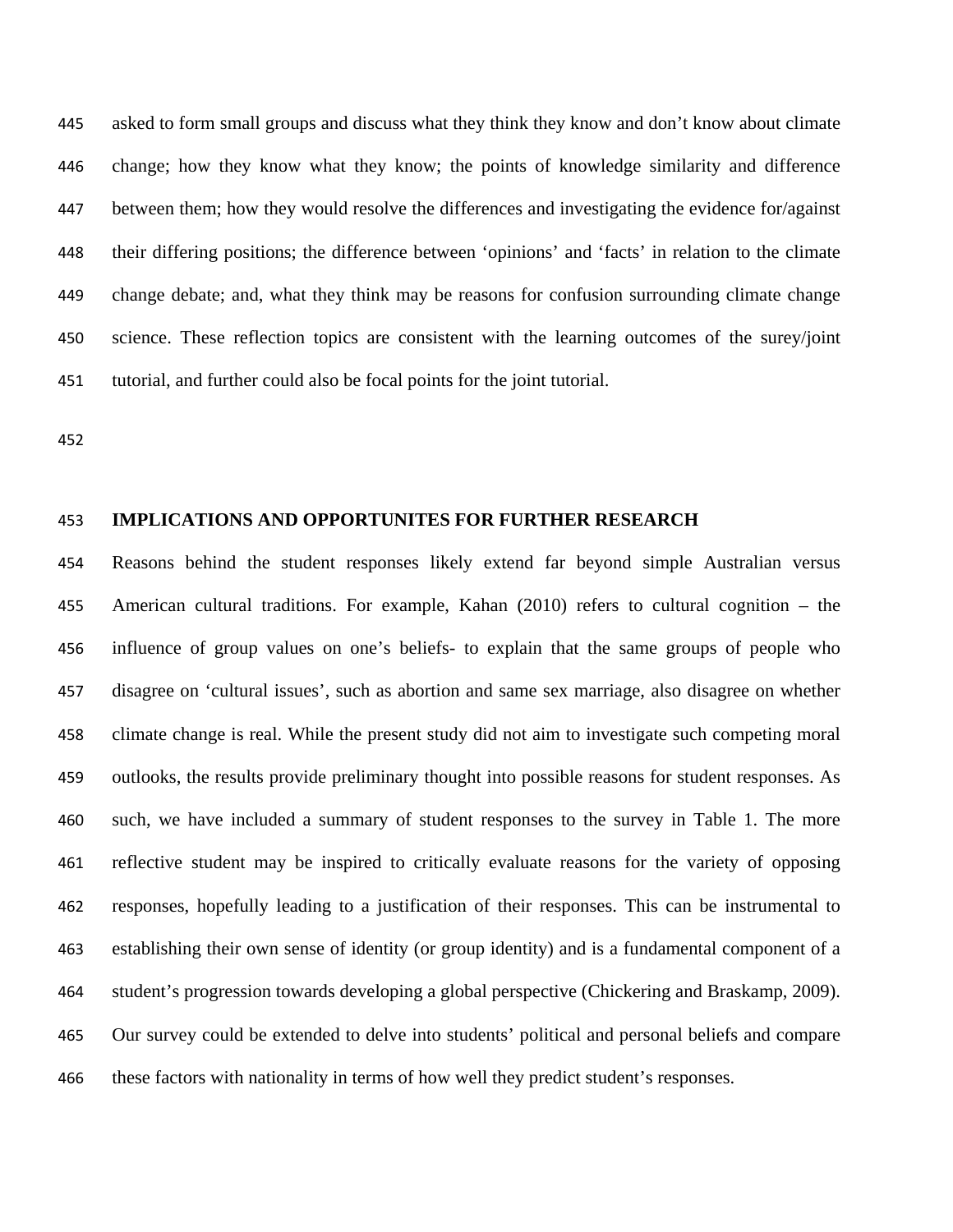The psychology behind students' responses may be of interest to those in the fields of geoscience cognition or environmental psychology. For example, one of the interesting questions/responses highlighted in the survey results (Table 1) indicates that students in the United States (USA) more strongly recognize that their actions may make a difference to reducing global anthropogenic carbon emissions (question 17), when compared to the responses of the Australian students. This could be linked to broader questions of climate change perceptions, for example the work of Lewandowsky (2011), which showed that when graphs of upward trending temperatures was presented as share prices, people correctly judged the trend, irrespective of their attitude towards climate change.

#### **CONCLUSIONS**

The strength of this activity is that it makes use of available technology to bring internationalization to the classroom. Our activity teaches the students to think outside their discipline, encourages multi-disciplinary thought, preparing them to tackle 'tricky' problems and is flexible enough to be adapted to a variety of classroom settings. Consistent with the advice of (Murphy et al., 2005), our activity is constructivist, providing scaffolding for students to make sense of climate change decision-making through active learning.

Overall, the authors perceive that the activity was successful in achieving the learning outcomes and overall goal. Discussion between the two international cohorts successfully identified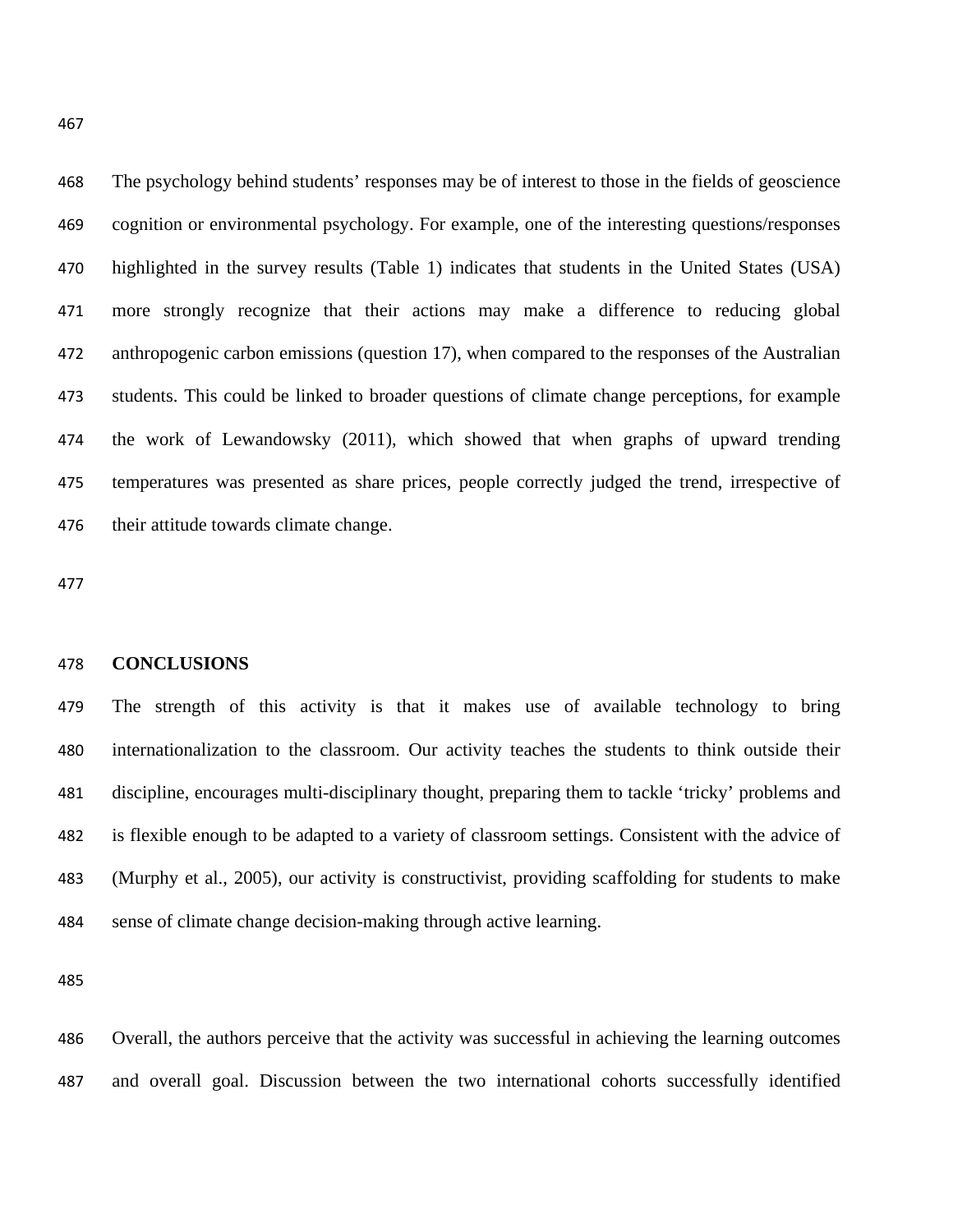similarities and differences in their own (and others') perceptions of climate change, while also noting and reflecting on differences in lifestyle, culture, personal upbringing, and government policy that may influence climate change perceptions at different stakeholder levels. The results of these discussions and reflections indicate that students gain a greater appreciation for the role of globalization in addressing environmental problems. It is thus hoped that by designing a simple activity to internationalize the curriculum, student awareness of different international and cultural perspectives will help contribute to the successful development of responsible global citizens.

#### **ACKNOWLEDGEMENTS**

The authors wish to thank U. San Diego graduate student Allison Yoshida for assistance in compiling the survey results, and the ALTC LNCC project members for thoughtful discussions. We especially acknowledge the enthusiasm of the students who participated in this activity. This research received funding from Australian Learning and Teaching Council (ALTC) grant #LE9- 1183. The research was carried out with ethics approval from the University of Wollongong (#HE10/294), the University of Tasmania under the auspices of ALTC grant #LE9-1183 (Ethics Reference: H11376), and University of San Diego Institutional Review Board approval (IRB project #2012-08-224). HVM was supported by an Australian Institute of Nuclear Science and Engineering Fellowship and a Guest Researcher Fellowship from the Centre for Environmental and Climate Research, Lund University.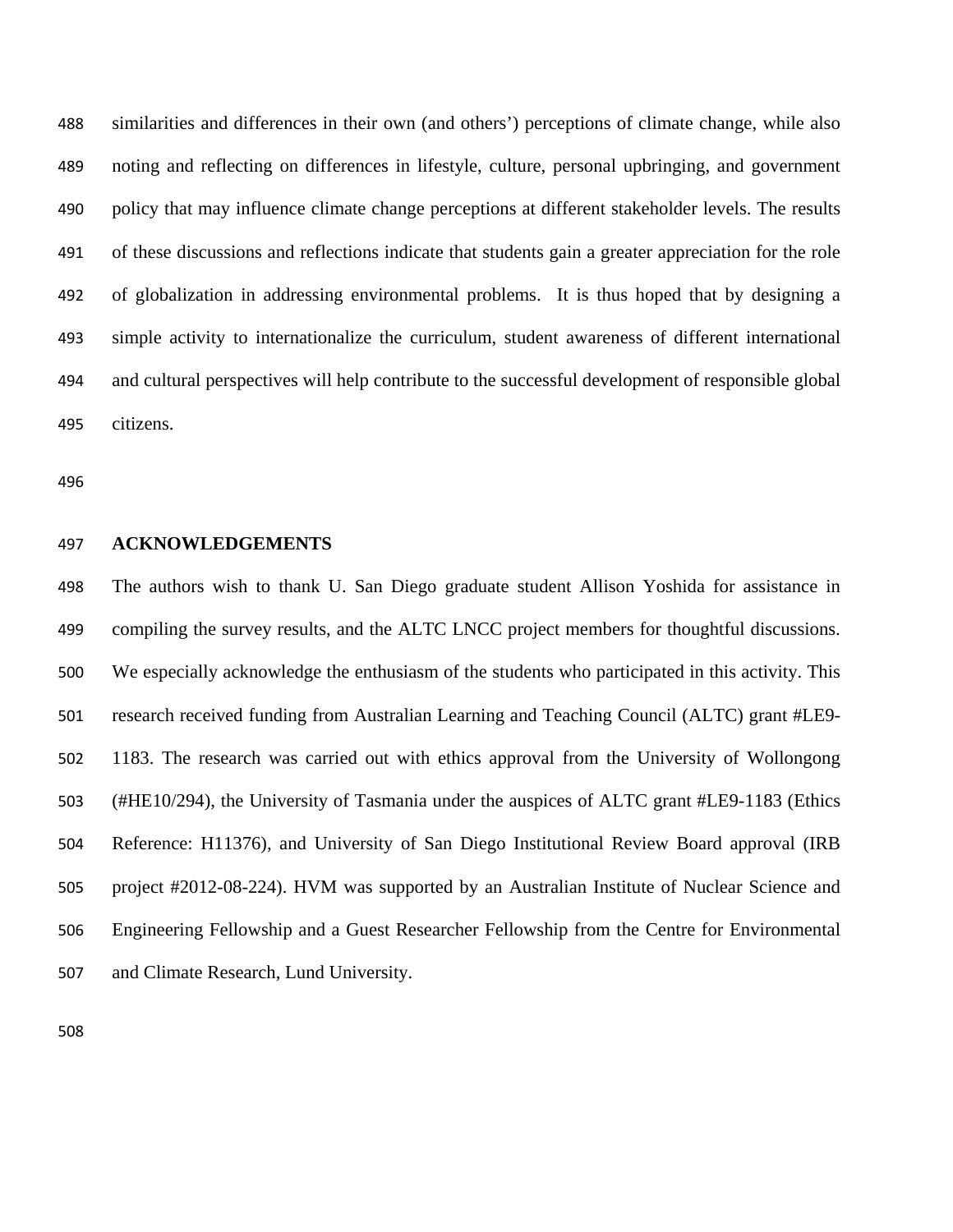### **REFERENCES**

| 510 | Anderegg, W.R., Prall, J.W., Harold, J., Schneider, S.H. 2010. Exper credibility in climate        |
|-----|----------------------------------------------------------------------------------------------------|
| 511 | change. Proceedings of the National Academy of Sciences of the United States of                    |
| 512 | America, 107:12107-12109.                                                                          |
| 513 | Bangay, C., Blum, N. 2010. Education responses to climate change and quality: Two parts of the     |
| 514 | same agenda? International Journal of Educational Development, 30:359-368.                         |
| 515 | Bok, D., 2007. Preparing for A Global Society, Our underachieving colleges: A candid look at       |
| 516 | how much students learn and why they should be learning more. Princeton University                 |
| 517 | Press.                                                                                             |
| 518 | Bouwen, R., Taillieu, T. 2004. Multi-party collaboration as social learning for interdependence:   |
| 519 | Developing relational knowing for sustainable natural resource management. Journal of              |
| 520 | Community and Applied Social Psychology, 14:137-153.                                               |
| 521 | Brookfield, S.D. 2002. Using the lenses of critically reflective teaching in the community college |
| 522 | classroom. New Directions for Community Colleges, 2002:31-38.                                      |
| 523 | Burandt, S., Barth, M. 2010. Learning settings to face climate change. Journal of Cleaner          |
| 524 | Production, 18:659-665.                                                                            |
| 525 | Center for Research on Environmental Decisions. 2009. The Psychology of Climate Change             |
| 526 | Communication: A Guide for Scientists, Journalists, Educators, Political Aides, and the            |
| 527 | Interested Public. Columbia University.                                                            |
| 528 | Chickering, A., Braskamp, L.A., 2009. Developing a Global Perspective for Personal and Social      |
| 529 | Responsibility, Peer Review. Association of American Colleges and Universities, pp. 27-            |
| 530 | 30.                                                                                                |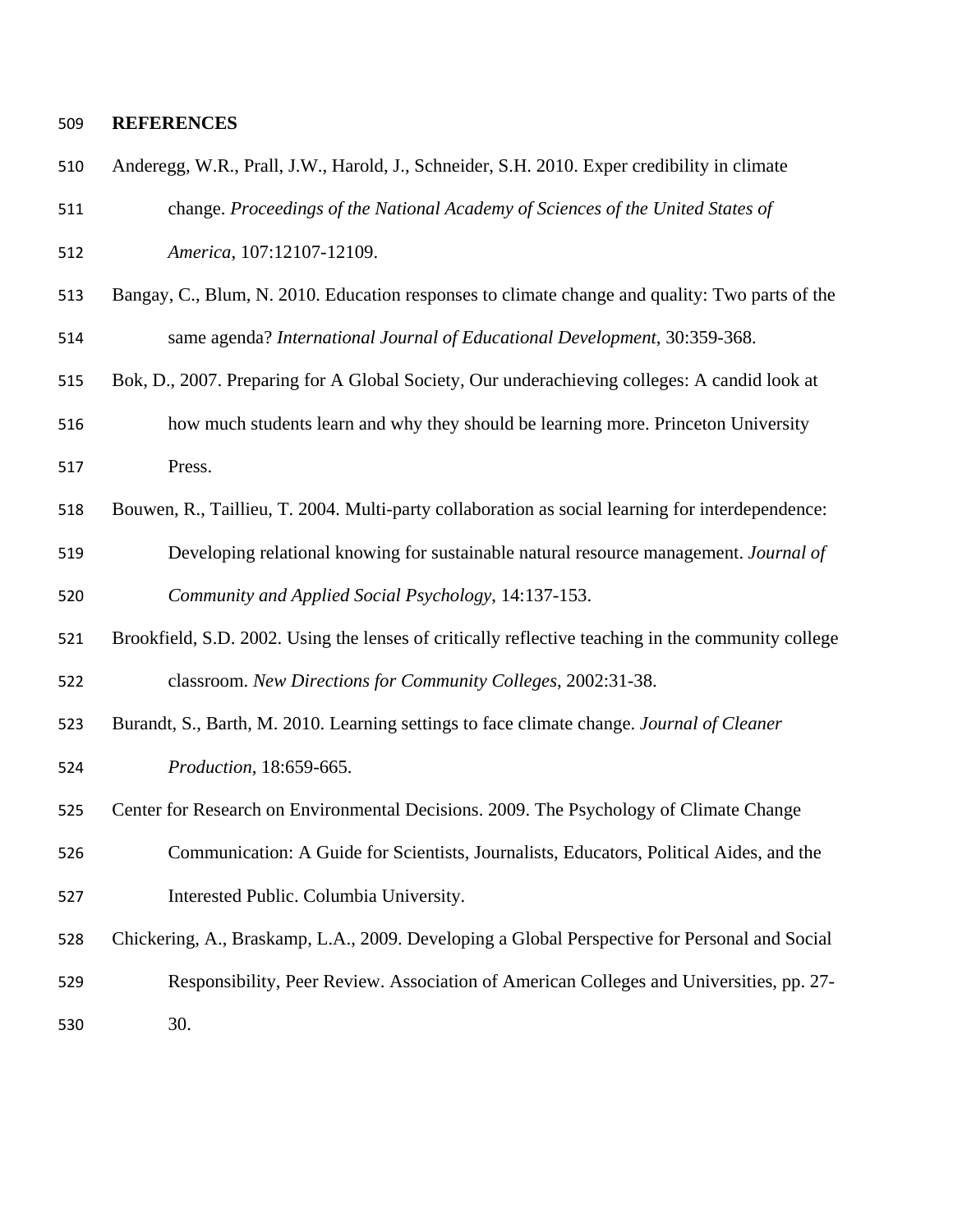| 531 | Cook, J., Nuccitelli, D., Green, S.A., Richardson, M., Winkler, B., Painting, R., Way, R., Jacobs, |
|-----|----------------------------------------------------------------------------------------------------|
| 532 | P., Skuce, A. 2013. Quantifying the consensus on anthropogenic global warming in the               |
| 533 | scientific literature. Environmental Research Letters, 8:024024, 10.1088/1748-                     |
| 534 | 9326/8/2/024024.                                                                                   |
| 535 | Davison, A., Pharo, E., Warr, K., Abuodha, P., Boyd, D., Brown, P., Devereux, P., Egan, A.,        |
| 536 | Hart, G., McGregor, H.V., Rooney, M., Terkes, S. 2012. Demonstrating distributed                   |
| 537 | leadership through cross-disciplinary peer networks: Responding to climate change                  |
| 538 | complexity. Final Report Sydney: Australian Learning and Teaching Council.                         |
| 539 | Davison, A., Brown, P., Pharo, E., Warr, K., McGregor, H.V., Terkes, S., Boyd, D., Abuodha, P.     |
| 540 | 2014. Distributed leadership: innovation in university climate change teaching.                    |
| 541 | International Journal of Sustainability in Higher Education, 15:98-110, 10.1108/IJSHE-             |
| 542 | 10-2012-0091.                                                                                      |
| 543 | Ding, D., Maibach, E.W., Zhao, X., Roser-Renouf, C., Leiserowitz, A. 2011. Support for climate     |
| 544 | policy and societal action are linked to perceptions about scientific agreement. Nature            |
| 545 | Climate Change, 1:462-466, 10.1038/NCLIMATE1295.                                                   |
| 546 | Doran, P.T., Zimmerman, M.K. 2009. Examining the scientific consensus on climate change.           |
| 547 | EOS Trans. AGU, 90:22-23.                                                                          |
| 548 | Editorial 2010. Climate of suspicion. Nature, 463:269, doi:10.1038/463269a.                        |
| 549 | EPA Victoria. 2005. EPA ecological footprint calculators. Environmental Protection Authority       |
| 550 | State Government Victoria Technical background paper 972, p. 22 Available at                       |
| 551 | http://www.epa.vic.gov.au/our-work/publications/publication/2005/february/972.                     |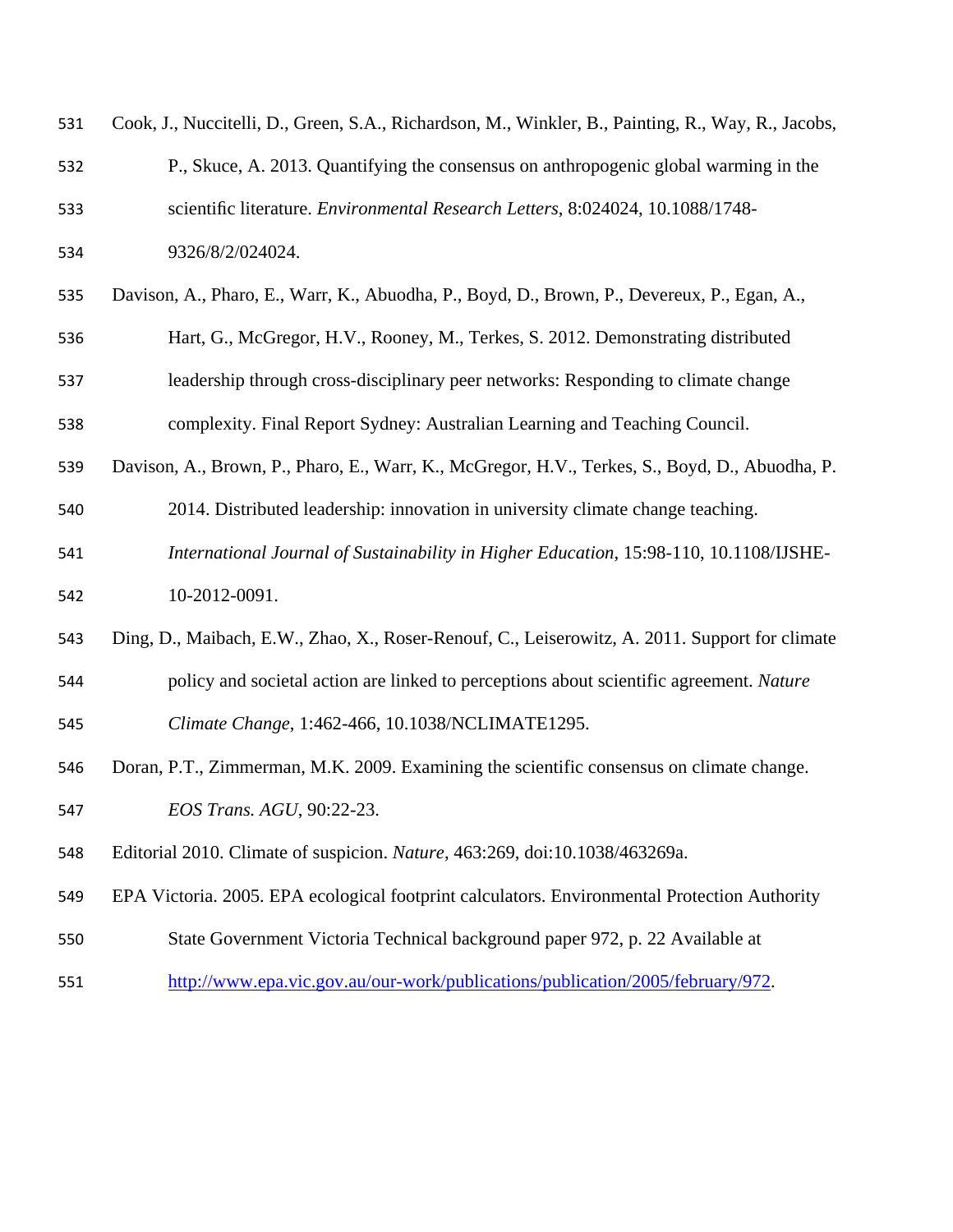| 553 | http://www.epa.vic.gov.au/ecologicalfootprint/calculators/personal/introduction.asp                       |  |  |  |  |
|-----|-----------------------------------------------------------------------------------------------------------|--|--|--|--|
| 554 | (accessed 4 December 2012).                                                                               |  |  |  |  |
| 555 | EPA Victoria. 2010b. Ecological Footprint - about. Available at                                           |  |  |  |  |
| 556 | http://www.epa.vic.gov.au/ecologicalfootprint/about/default.asp (accessed 4 December                      |  |  |  |  |
| 557 | 2012).                                                                                                    |  |  |  |  |
| 558 | European Comission 2008. Europeans' Attitudes Towards Climate Change Brussels: Conducted                  |  |  |  |  |
| 559 | by TNS Opinion & Social, requested and coordinated by the European Commission and                         |  |  |  |  |
| 560 | the European Parliament, Directorate-General for Communication of the European                            |  |  |  |  |
| 561 | Commission.                                                                                               |  |  |  |  |
| 562 | Falk, R., 1993. The making of global citizenship, <i>In</i> Brecher, J., Childs, J.B., Cutler, J. (Eds.), |  |  |  |  |
| 563 | Global visions: beyond the new world order. Boston: South End Press.                                      |  |  |  |  |
| 564 | Feldman, L., Nisbet, M.C., Leiserowitz, A., Maibach, E. 2010. The Climate Change Generation?              |  |  |  |  |
| 565 | survey analysis of the perceptions and beliefs of young Americans. Yale Project on                        |  |  |  |  |
| 566 | Climate Change Communication, Yale University and George Mason University.                                |  |  |  |  |
| 567 | Fortuin, I.K.P.J., Bush, S.R. 2010. Educating students to cross boundaries between disciplines            |  |  |  |  |
| 568 | and cultures and between theory and practice. International Journal of Sustainability in                  |  |  |  |  |
| 569 | Higher Education, 11:19-35.                                                                               |  |  |  |  |
| 570 | Global Footprint Network. 2009. Ecological Footprint Standards 2009. Network, G.F., p. 17                 |  |  |  |  |
| 571 | Available at http://www.footprintstandards.org.                                                           |  |  |  |  |
| 572 | Global Footprint Network. 2010. Global Footprint Network: Frequently asked questions.                     |  |  |  |  |
| 573 | Available at                                                                                              |  |  |  |  |

EPA Victoria. 2010a. Ecological Footprint: Personal Calculator. Available at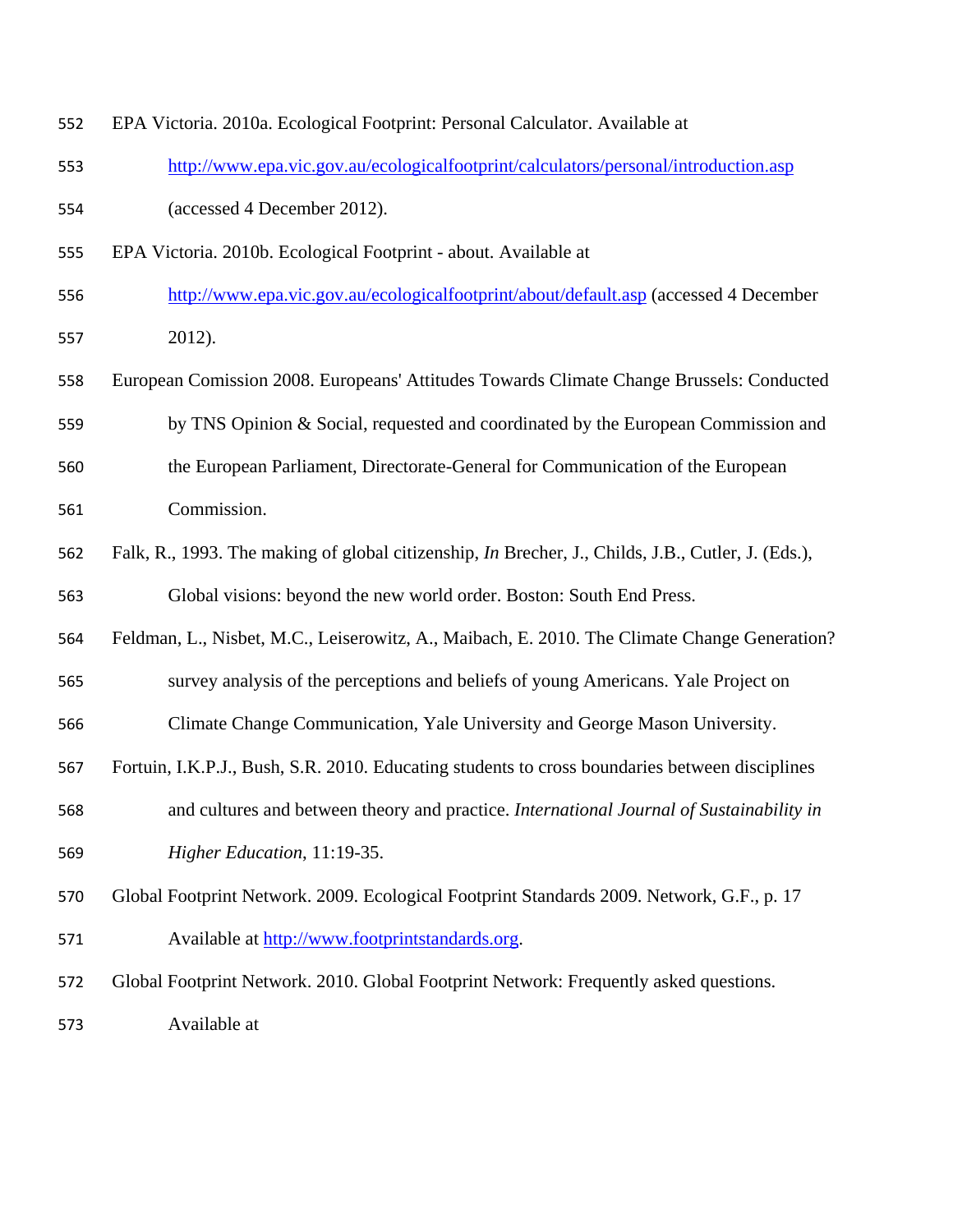- http://www.footprintnetwork.org/en/index.php/GFN/page/frequently\_asked\_questions/
- (accessed 4 December 2012).
- Head, L., Adams, M., McGregor, H.V., Toole, S. In press. Climate change and Australia. *WIREs Climate Change*, Early view: 9 Oct 2013, 10.1002/wcc.255.
- Hmielowski, J.D., Feldman, L., Myers, T.A., Leiserowitz, A., Maibach, E. In press. An attack on science? media use, trust in scientists, and perceptions of global warming. *Public*
- *Understanding of Science*, 10.1177/0963662513480091.
- Hovland, D. 2009. Global Learning: What Is It? Who Is Responsible for It? Peer Review. pp. 4-
- 7, Association of American Colleges and Universities.
- Kahan, D. 2010. Fixing the communications failure. *Nature*, 463:296-297.
- Kirkwood, T.F. 2001. Our global age requires global education: clarifying definitional ambiguities. *The Social Studies*, 92:10-15, 10.1080/00377990109603969.
- Knight, J. 1997. A global vision? Stakeholder's perspectives on internationalization of higher education in Canada. *Journal of Studies in International Education*, 1:27-44.
- Leask, B. 2007. Internationalisation of the Curriculum: making international education
- everyone's business. Available at http://www.aiec.idp.com/pdf/Leask Thu 0900 B7.pdf (accessed 4 December 2012).
- Leask, B., 2009. Beside me is an empty chair: the student experience of internationalisation, *In*
- Jones, E. (Ed.), Internationalisation and the student voice: Higher education perspectives. Hoboken: Routledge, pp. 3-17.
- Leask, B. 2011. Assessment, learning, teaching and internationalisation: Engaging for the future. *Assessment, Teaching and Learning Journal (Leeds Met)*, 11:5-20.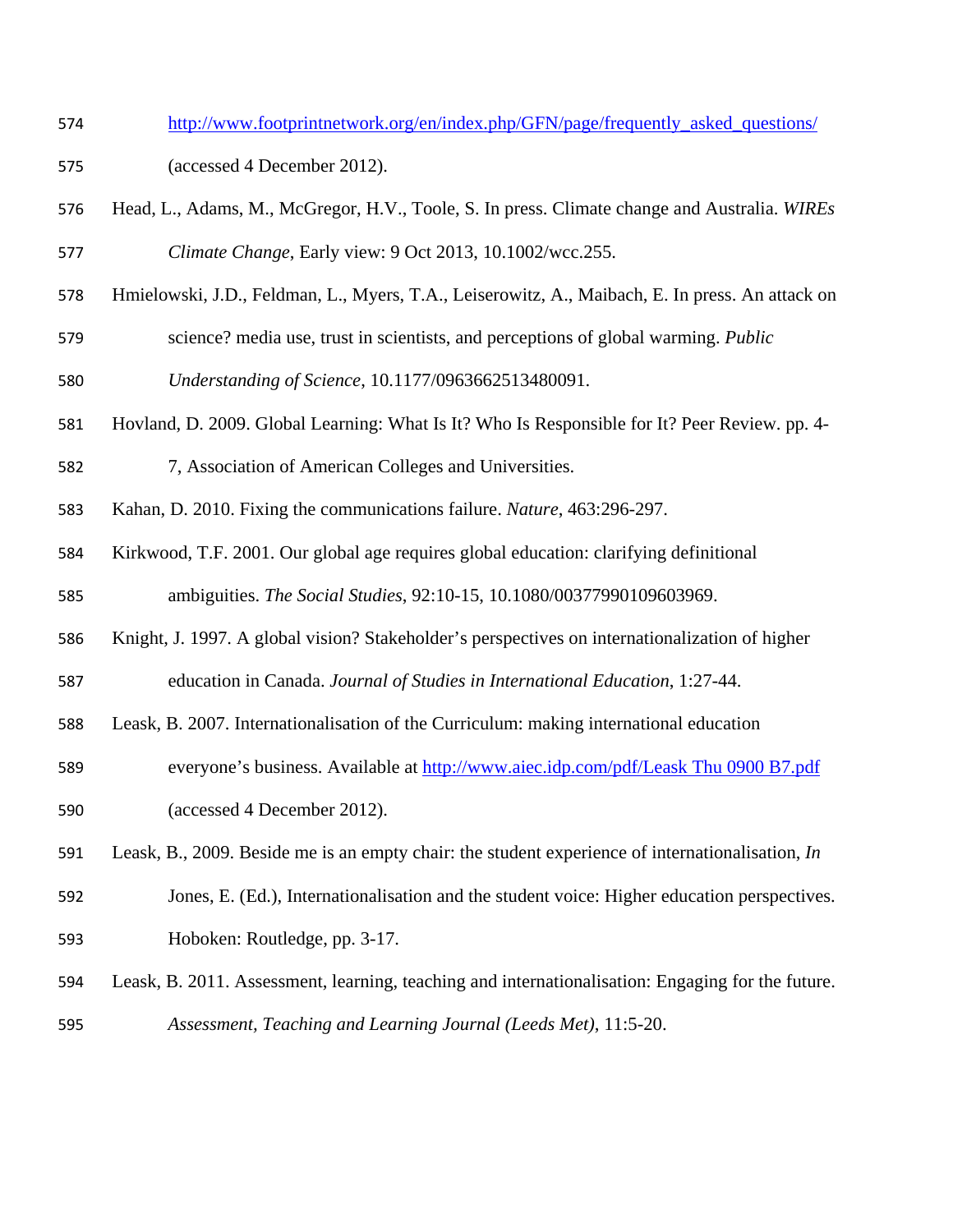- Leiserowitz, A., Maibach, E., Roser-Renouf, C., Feinberg, G., Howe, P. 2013. Climate change in
- the American mind: Americans' global warming beliefs and attitudes in April, 2013. pp. http://environment.yale.edu/climate/files/Climate-Beliefs-April-2013.pdf.
- Leiserowitz, A.A. 2005. American Risk Perceptions: Is Climate Change Dangerous? *Risk*
- *Analysis*, 25:doi: 10.1111/j.1540-6261.2005.00690.
- Lewandowsky, S. 2011. Popular consensus climate change is set to continue. *Psychological Science*, 22:460-463.
- Moser, S.C., Dilling, L. 2004. Making climate hot: Communicating the urgency and challenge of global climate change. *Environment*, 46:32-46, doi: 10.1080/00139150409605820.
- Murphy, K.L., Mahoney, S.E., Chen, C.Y., Mendoza-Diaz, N.V., Yang, X. 2005. A
- constructivist model of mentoring, coaching, and facilitating online discussions. *Distance Education*, 26:341-366.
- Myers, T.A., Maibach, E., Roser-Renouf, C., Akerlof, K., Leiserowitz, A.A. 2013. The
- relationship between personal experience and belief in the reality of global warming.
- *Nature Climate Change*, 3:343-347, 10.1038/NCLIMATE1754.
- Nussbaum, M. 2002. Education for citizenship in an era of global connection. *Studies in Philosophy and Education*, 21:289–303.
- Oblinger, D. 2001. The world is getting smaller, but are we seeing farther? *EDUCAUSE Review Magazine*, 36:62-63.
- Parker, W.C., Ninomiya, A., Cogan, J. 1999. Educating world citizens: toward multinational
- curriculum development. *American Educational Research Journal*, 36:117-145,
- 10.3102/00028312036002117.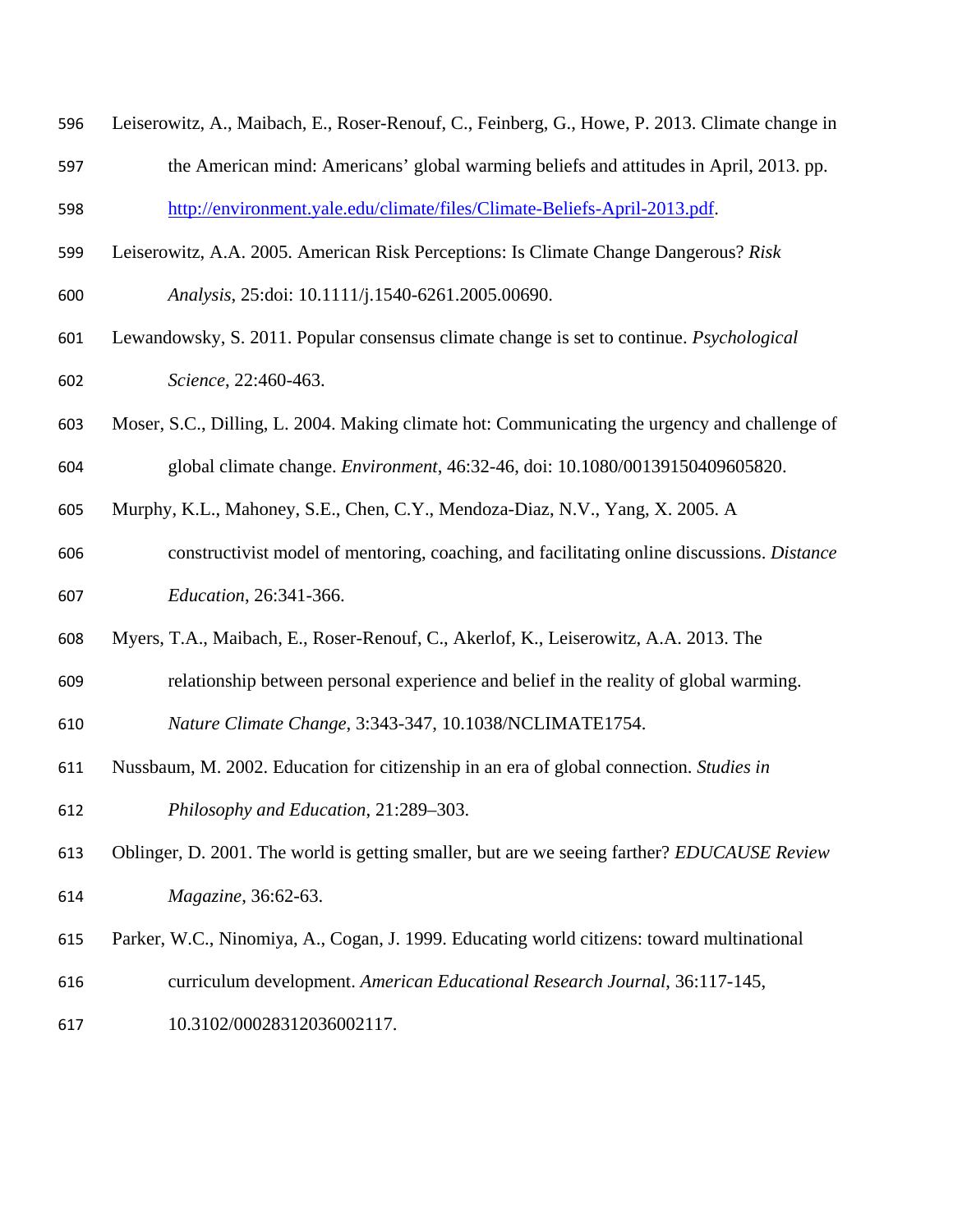| 618 | Pharo, E., Davison, A., McGregor, H.V., Warr, K., Brown, P. 2013. Using communities of                |
|-----|-------------------------------------------------------------------------------------------------------|
| 619 | practice to enhance interdisciplinary teaching: Lessons from four Australian institutions.            |
| 620 | Higher Education Research and Development, 10.1080/07294360.2013.832168.                              |
| 621 | Spelt, E., Biemans, H., Tobi, H., Luning, P., Mulder, M. 2009. Teaching and learning in               |
| 622 | interdisciplinary higher education: a systematic review. Educational Psychology Review,               |
| 623 | 21:365-378.                                                                                           |
| 624 | Tollefson, J. 2010. An erosion of trust? Nature, 466:24-26.                                           |
| 625 | Walker, G., 2006. Introduction, <i>In</i> Walker, G. (Ed.), Educating the global citizen. Saxmundham: |
| 626 | John Catt Educational Ltd.                                                                            |
| 627 | Yang, R., 2002. University internationalisation: its meanings, rationales and implications,           |
| 628 | Intercultural Education, pp. 81-95.                                                                   |
| 629 |                                                                                                       |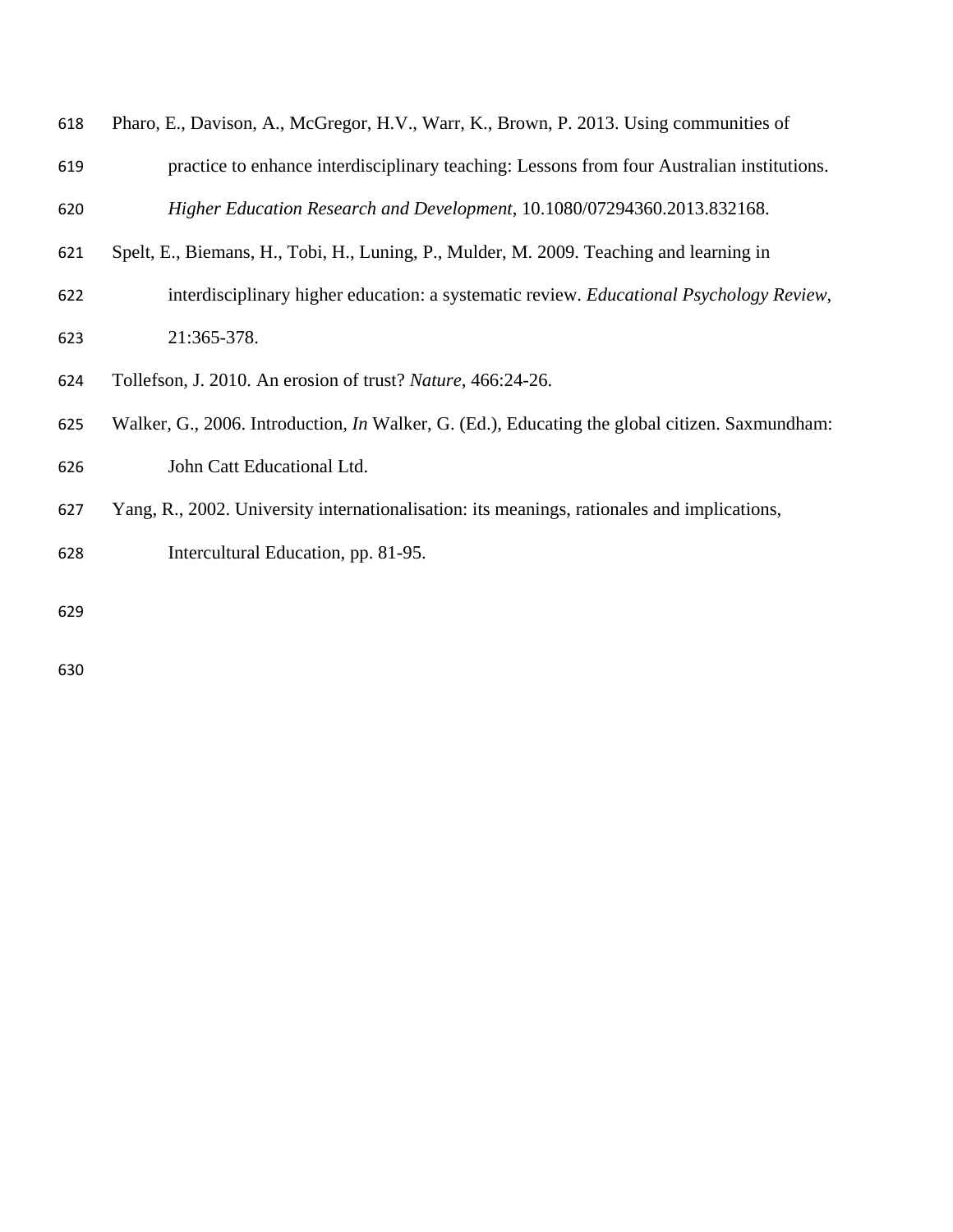### **FIGURE CAPTIONS**

| 633 | <b>Figure 1.</b> Comparison of the 'Number of Earths' for AUS (grey) and USA (white) students who   |
|-----|-----------------------------------------------------------------------------------------------------|
| 634 | participated in the ecological footprint survey. The 'Number of Earths' is a measure of the         |
| 635 | equivalent resources required if every person on the planet lived that individual's lifestyle (EPA  |
| 636 | Victoria, 2010b).                                                                                   |
| 637 |                                                                                                     |
| 638 | <b>Figure 2.</b> Comparison of the student's perception of which student cohort they believed would |
| 639 |                                                                                                     |
|     | have the higher 'Number of Earths'. Most students, from either AUS (dark grey) or USA (white)       |
| 640 | perceived that students from the USA would require a greater 'Number of Earths'.                    |
| 641 |                                                                                                     |

participated in the ecological footprint survey.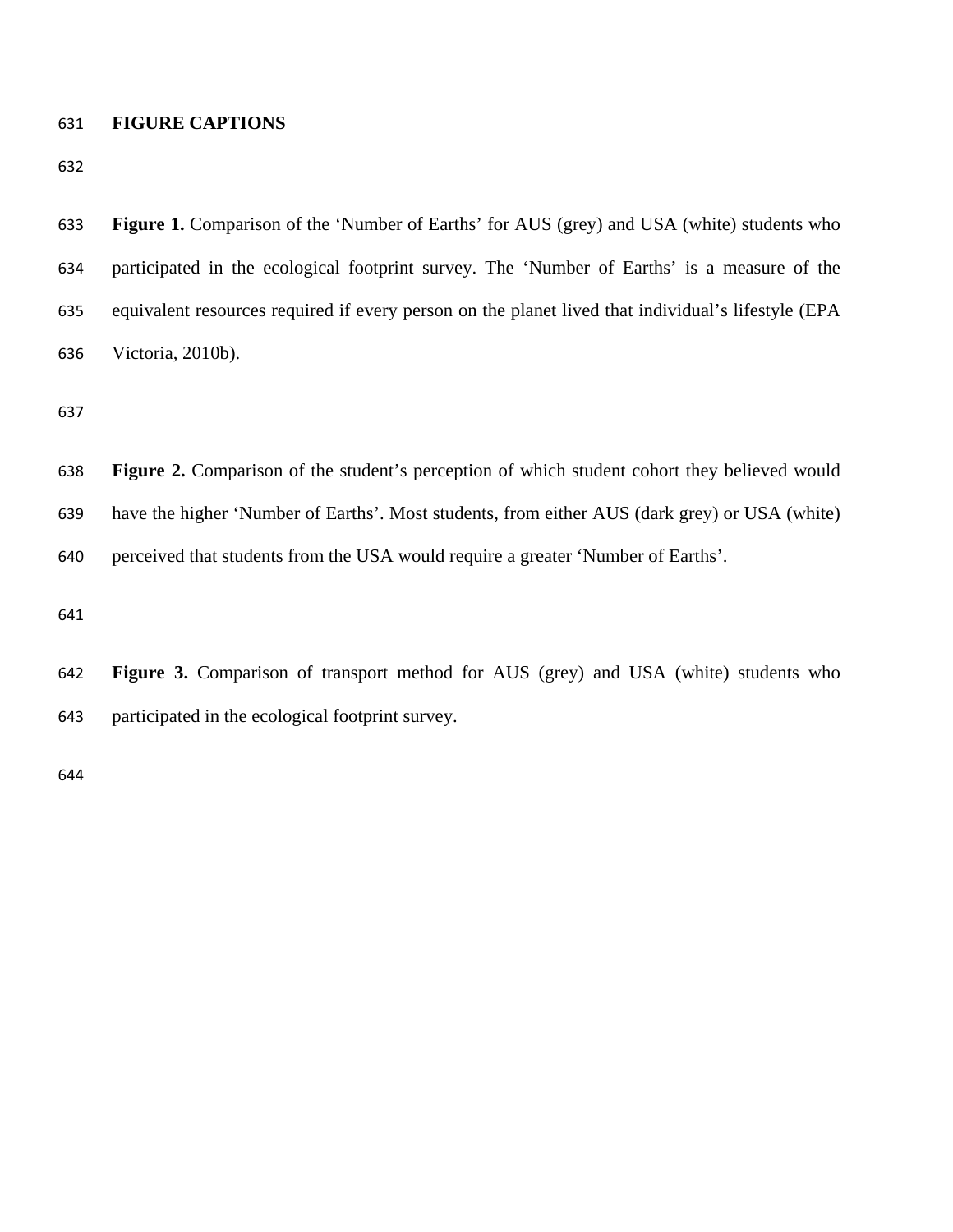## 645 **TABLE 1. STUDENT RESPONSES (AUS N=73, USA N=29) TO CLIMATE CHANGE**

## 646 **SURVEY. QUESTIONS WITH NOTABLE DIFFERENCES OR INTERESTING**

## 647 **RESPONSES ARE SHADED IN GREY.**

| <b>Question Asked</b>                 | <b>Answers to Choose From</b> | <b>AUS</b>       | <b>USA</b>       |
|---------------------------------------|-------------------------------|------------------|------------------|
|                                       |                               | <b>Responses</b> | <b>Responses</b> |
|                                       |                               | (%)              | (%)              |
| <b>PART I</b>                         |                               |                  |                  |
| 1. My country of residence is         | Australia                     | 90               | $\overline{0}$   |
|                                       | <b>USA</b>                    | 10               | 97               |
|                                       | Other                         | $\boldsymbol{0}$ | 3                |
| 2. My age is                          | $15 - 20$                     | 57               | 45               |
|                                       | $21 - 30$                     | 38               | 55               |
|                                       | $31 - 40$                     | 1                | $\mathbf{0}$     |
|                                       | $41 - 50$                     | 3                | $\overline{0}$   |
|                                       | Above 50                      | $\boldsymbol{0}$ | $\overline{0}$   |
| 3. I am                               | Female                        | 45               | 76               |
|                                       | Male                          | 55               | 24               |
| 4. My intended major is               | Science                       | 85               | 48               |
|                                       | Non-science                   | 14               | 52               |
|                                       | Didn't answer                 | $\mathbf{1}$     | $\overline{0}$   |
| 5. My intended minor is               | Did not collate responses     |                  |                  |
| 6. My primary method of travel to     | Car-sole occupant             | 29               | 21               |
| University is by                      | $Car - car pool$              | 16               | 17               |
|                                       | Bicycle                       | 3                | $\mathbf{0}$     |
|                                       | Train                         | 9                | $\theta$         |
|                                       | Bus/tram/trolley              | 30               | 3                |
|                                       | Ferry                         | $\Omega$         | $\boldsymbol{0}$ |
|                                       | Walk or run                   | 12               | 7                |
|                                       | Live on campus                | $\theta$         | 52               |
|                                       | Didn't answer                 | 1                | $\mathbf{0}$     |
| 7. When compared with pre-1800s       | Risen                         | 89               | 83               |
| levels, do you think that mean        | Fallen                        | 1                | $\overline{0}$   |
| global temperatures have generally    | Remained constant             | 10               | 17               |
| risen, fallen, or remained relatively |                               |                  |                  |
| constant?                             |                               |                  |                  |
| 8. Do you think human activity is a   | Agree                         | 90               | 83               |
| significant contributing factor in    | Disagree                      | 10               | 17               |
| changing mean global                  |                               |                  |                  |
| temperatures?                         |                               |                  |                  |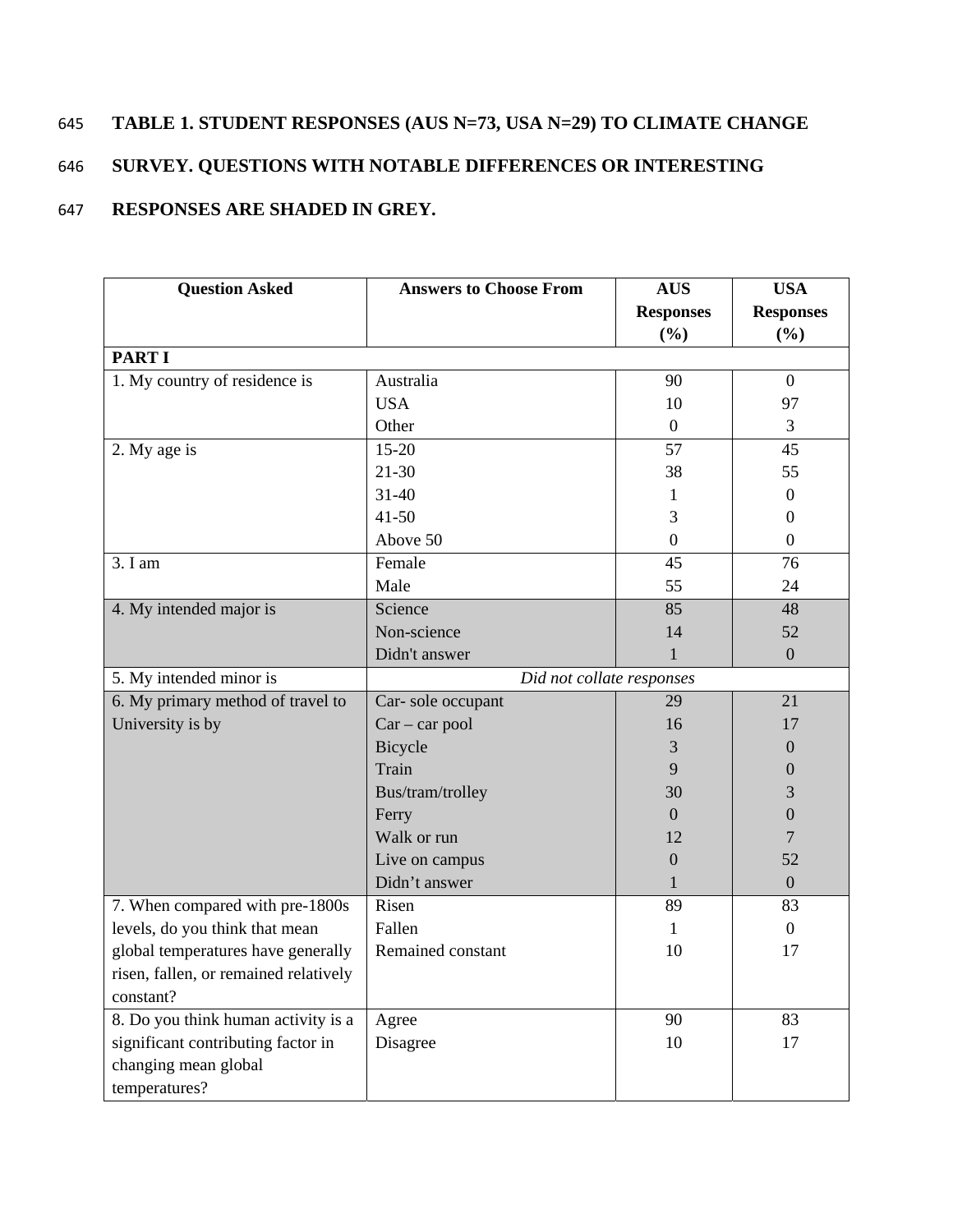| 9. Personally, do you think that you    | Very well informed     | 3                | 3                |
|-----------------------------------------|------------------------|------------------|------------------|
| are well-informed or not about          | Well informed          | 66               | 52               |
| human induced climate change?           | Not very well informed | 29               | 41               |
|                                         | Not at all informed    | 1                | 3                |
|                                         | Don't know             | 1                | $\boldsymbol{0}$ |
| 10. Climate change is an                | Totally agree          | $\overline{7}$   | 3                |
| unstoppable process, we cannot do       | Tend to agree          | 27               | 35               |
| anything about it.                      | Tend to disagree       | 52               | 52               |
|                                         | Totally disagree       | 14               | 10               |
| 11. The seriousness of climate          | Totally agree          | 3                | 10               |
| change has been exaggerated.            | Tend to agree          | 32               | 38               |
|                                         | Tend to disagree       | 47               | 45               |
|                                         | Totally disagree       | 19               | $\overline{7}$   |
| 12. Emission of CO <sub>2</sub> (Carbon | Totally agree          | 3                | 3                |
| dioxide) has only a marginal            | Tend to agree          | 22               | 41               |
| impact on climate change.               | Tend to disagree       | 47               | 38               |
|                                         | Totally disagree       | 29               | 17               |
| 13. Fighting climate change can         | Totally agree          | 45               | 45               |
| have a positive impact on the           | Tend to agree          | 45               | 52               |
| community.                              | Tend to disagree       | 10               | 3                |
|                                         | Totally disagree       | $\boldsymbol{0}$ | $\boldsymbol{0}$ |
| 14. How serious a problem do you        | $\mathbf{1}$           | $\overline{0}$   | $\overline{0}$   |
| think climate change is at this         | $\mathbf{2}$           | $\overline{0}$   | $\theta$         |
| moment?                                 | 3                      | 3                | $\theta$         |
|                                         | $\overline{4}$         | 1                | 3                |
| On a scale from 1 to 10, 1 would        | 5                      | 7                | 14               |
| mean that it is not a serious           | 6                      | 20               | 21               |
| problem at all and 10 would mean        | 7                      | 34               | 21               |
| that it is extremely serious.           | 8                      | 16               | 31               |
|                                         | 9                      | 6                | 10               |
|                                         | 10                     | 12               | $\boldsymbol{0}$ |
| 15. How serious a problem do you        | 1                      | $\overline{0}$   | $\theta$         |
| think climate change will be in 50      | 2                      | $\theta$         | $\theta$         |
| years' time?                            | 3                      | $\overline{0}$   | 0                |
|                                         | 4                      |                  | 3                |
| On a scale from 1 to 10, 1 would        | 5                      | 3                | 0                |
| mean that it is not a serious           | 6                      | 1                | 7                |
| problem at all and 10 would mean        | 7                      | 11               | 21               |
| that it is extremely serious.           | 8                      | 27               | 17               |
|                                         | 9                      | 29               | 21               |
|                                         | 10                     | 27               | 31               |
| 16. The media portrays climate          | Agree                  | 19               | 14               |
| change science in a responsible         | Disagree               | 58               | 59               |
| way.                                    | Don't know             | 23               | 28               |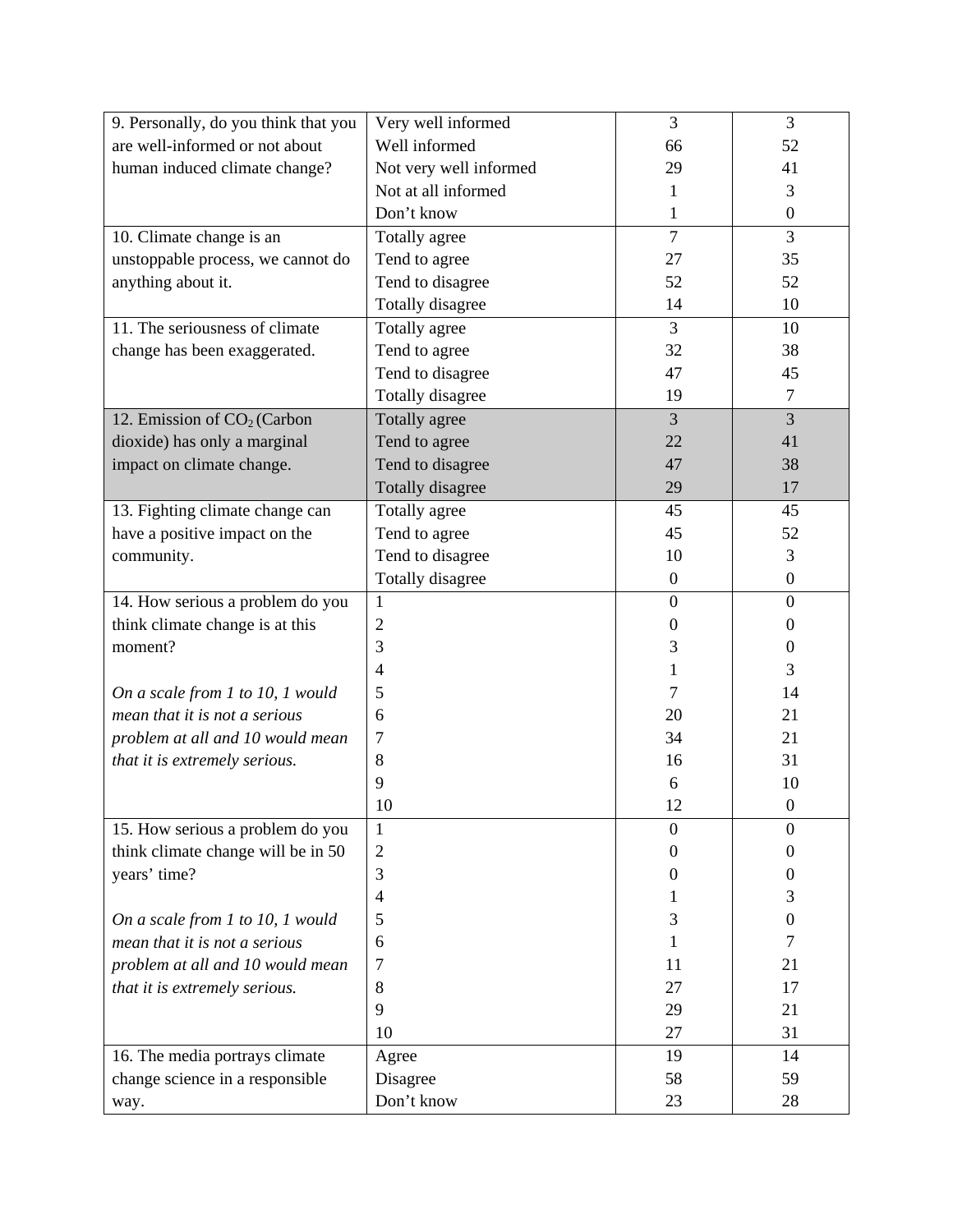| 17. My actions can make a           | Agree                           | 78               | 97               |
|-------------------------------------|---------------------------------|------------------|------------------|
| difference to reducing global       | Disagree                        | 10               | 3                |
| anthropogenic carbon emissions.     | Don't know                      | 12               | $\overline{0}$   |
| <b>PART II</b>                      |                                 |                  |                  |
| 18. If everyone lived like you, how | 0.5                             | 3                | $\boldsymbol{0}$ |
| many planet Earth's would be        | $\mathbf{1}$                    | $\mathbf{1}$     | 3                |
| needed to provide the resources (to | 1.5                             | $\overline{4}$   | 10               |
| the nearest 0.5 Earths)?            | $\sqrt{2}$                      | 16               | 31               |
|                                     | 2.5                             | 20               | 14               |
|                                     | 3                               | 14               | 3                |
|                                     | 3.5                             | 16               | 17               |
|                                     | $\overline{4}$                  | 10               | 10               |
|                                     | 4.5                             | $\mathbf{1}$     | $\boldsymbol{0}$ |
|                                     | 5                               | 3                | 3                |
|                                     | 5.5                             | 3                | $\boldsymbol{0}$ |
|                                     | 6                               | $\boldsymbol{0}$ | 3                |
|                                     | 6.5                             | 3                | $\boldsymbol{0}$ |
|                                     | $\overline{7}$                  | 1                | 0                |
|                                     | 7.5                             | $\boldsymbol{0}$ | 0                |
|                                     | 8                               | $\boldsymbol{0}$ | 0                |
|                                     | 8.5                             | $\boldsymbol{0}$ | $\boldsymbol{0}$ |
|                                     | 9                               | $\boldsymbol{0}$ | $\boldsymbol{0}$ |
|                                     | 9.5                             | $\boldsymbol{0}$ | $\boldsymbol{0}$ |
|                                     | 10                              | $\boldsymbol{0}$ | $\boldsymbol{0}$ |
|                                     | >10                             | $\overline{4}$   | $\boldsymbol{0}$ |
| 19. Comparing students, just like   | Australian students will have a | 11               | $\boldsymbol{0}$ |
| yourself, from Australia and the    | higher carbon footprint than    |                  |                  |
| USA, which group of students do     | students from the USA           |                  |                  |
| you think would have the higher     |                                 | 63               | 83               |
| 'Number of Earths'?                 | Students from the USA will have |                  |                  |
|                                     | a higher carbon footprint than  |                  |                  |
|                                     | Australian students             | 26               | 17               |
|                                     |                                 |                  |                  |
|                                     | Their carbon footprints will be |                  |                  |
|                                     | about the same                  |                  |                  |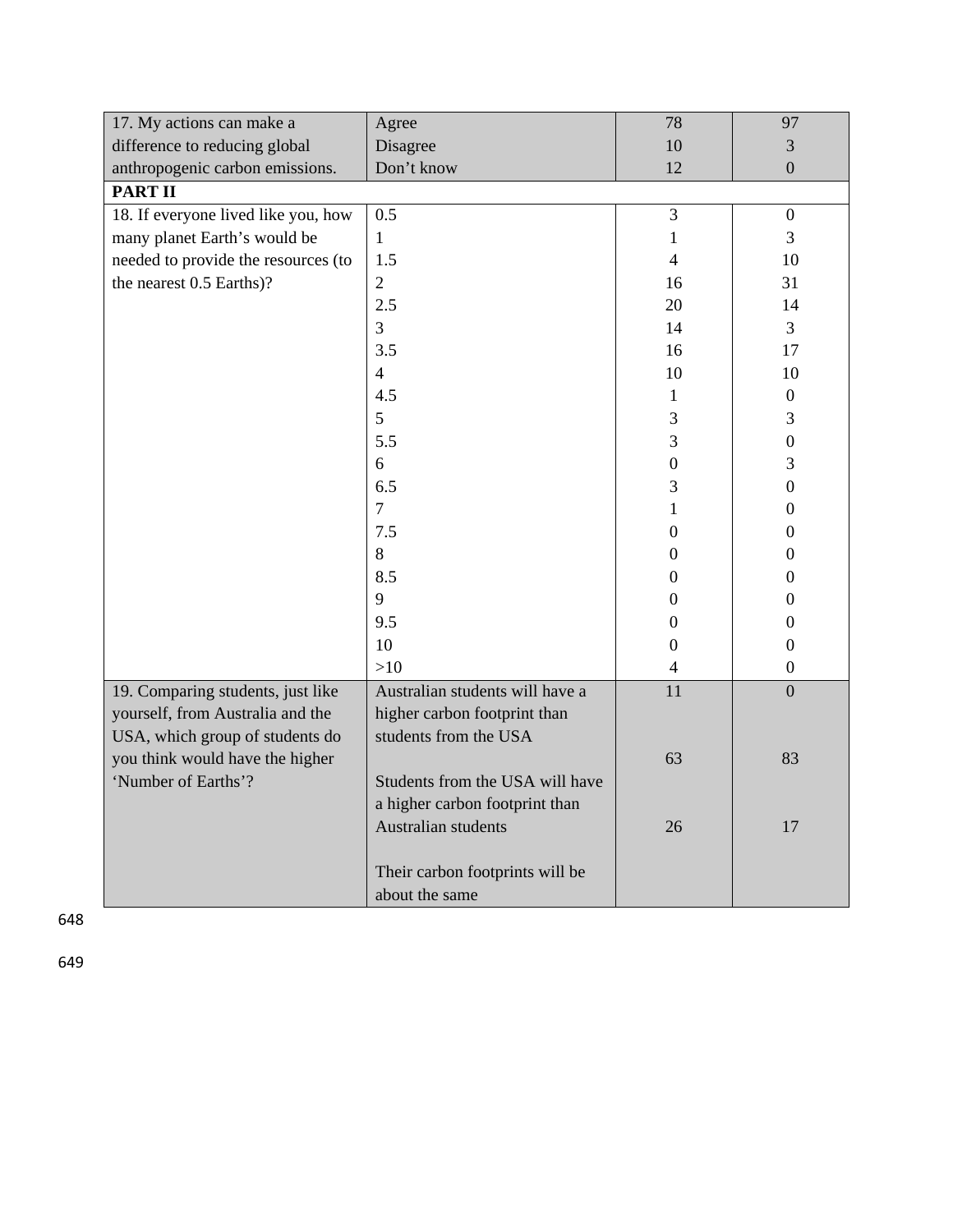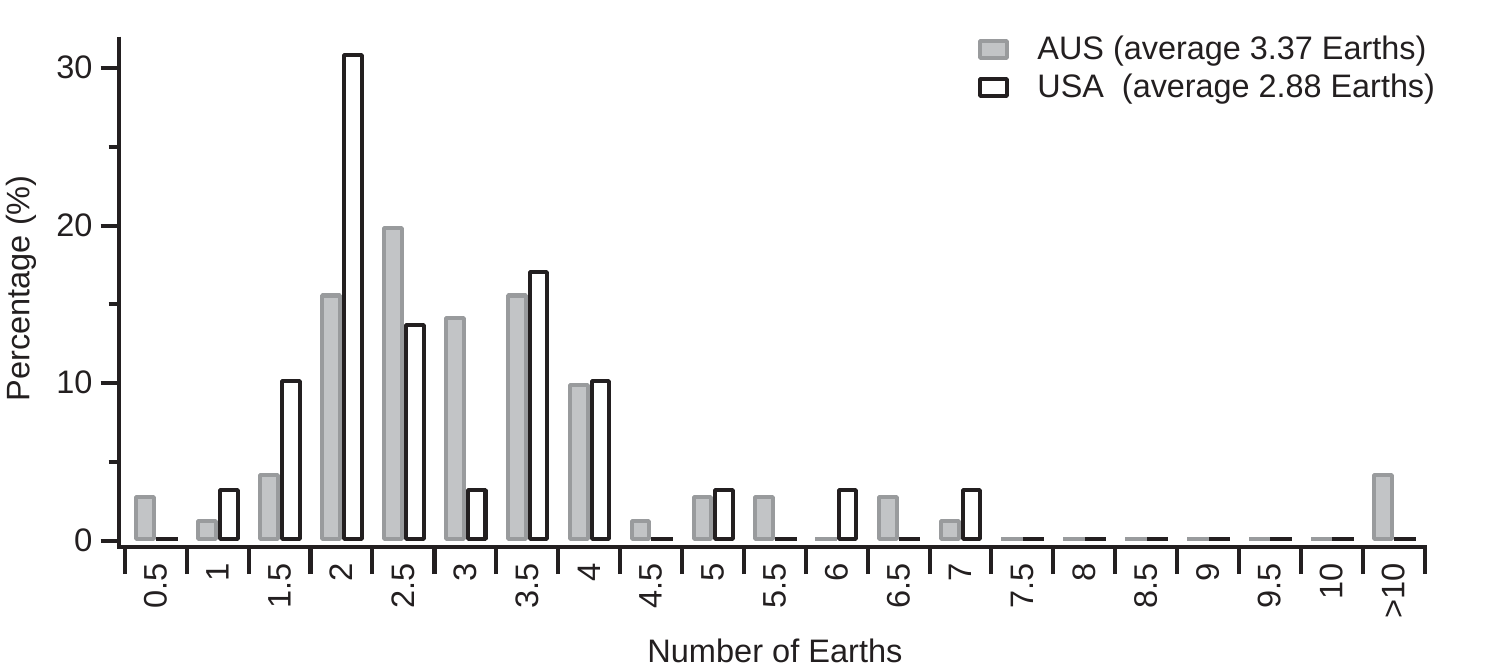

Students with the higher 'Number of Earths'